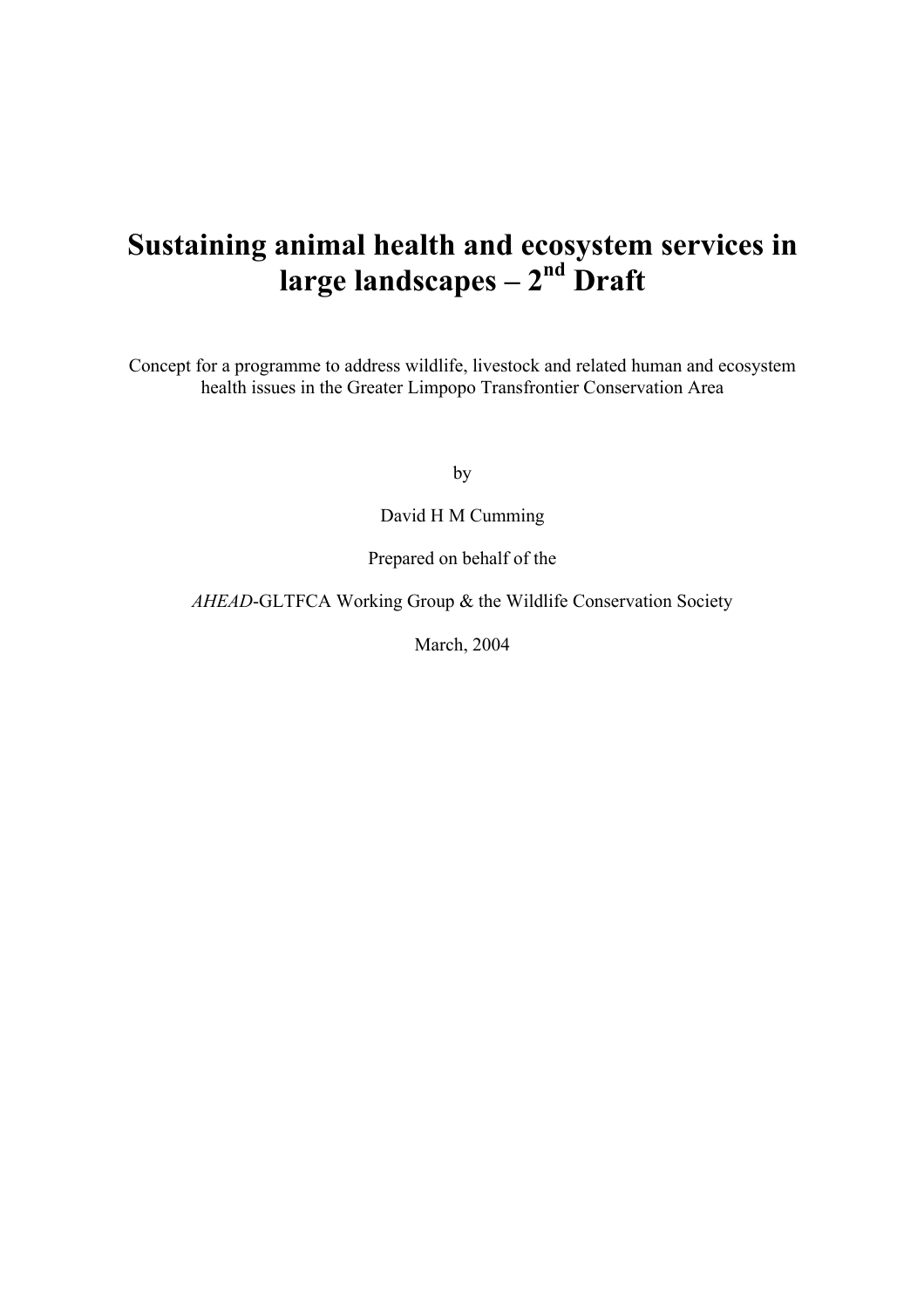# **Contents**

## Summary

- 1. Introduction
- 2. Background and assumptions
- 3. Project objective and justification
- 4. Themes, modules and approach
	- Theme #1. Overarching conceptual framework
	- Theme #2. Animal health and disease
	- Theme #3. Land use, ecosystem goods and services, and animal health
	- Theme #4. Human livelihoods, animal and ecosystem health
	- Theme #5. Policy support and capacity building, at local national and regional levels
	- Theme #6. Communications and outreach
- 5. Context
- 6. Coordination and integration
- 7. References

## Acronyms used

| <i>AHEAD</i>   | Animal Health for the Environment And Development |  |  |  |
|----------------|---------------------------------------------------|--|--|--|
| <b>BTb</b>     | Bovine tuberculosis                               |  |  |  |
| <b>FMD</b>     | Foot and Mouth Disease                            |  |  |  |
| <b>GLTFCA</b>  | Greater Limpopo Transfrontier Conservation Area   |  |  |  |
| <b>GLTFNP</b>  | Great Limpopo Transfrontier National Park         |  |  |  |
| <b>FNP</b>     | Forum Natureza um Perigo                          |  |  |  |
| <b>SDI</b>     | Spatial Development Initiative                    |  |  |  |
| <b>SES</b>     | Social-ecological system                          |  |  |  |
| <b>S-LTFCA</b> | Shashe-Limpopo Transfrontier Conservation Area    |  |  |  |
| <b>WCS</b>     | <b>Wildlife Conservation Society</b>              |  |  |  |
| <b>WWF</b>     | World Wide Fund for Nature                        |  |  |  |
| AWF            | African Wildlife Foundation                       |  |  |  |
|                |                                                   |  |  |  |

## Acknowledgements

I thank WCS and Steve Osofsky for support in developing this paper. I am also grateful to Harry Biggs, Meg Cumming, Graeme Cumming, Mike Kock and Steve Osofsky for reviewing earlier drafts of this concept paper and for their helpful and constructive comments and suggestions. Respondents to the 1<sup>st</sup> Draft presented at the Working Group Meeting held in Pretoria on the 25<sup>th</sup> February, 2004 made valuable observations and suggestions on the concept; they were Harry Biggs, Roy Bengis, Johan du Toit, Chris Foggin and Michael Murphree – thank you. Harry Biggs provided me with valuable feedback after the 2<sup>nd</sup> *AHEAD*-GLTFCA meeting in Pretoria in November 2003, and Giuseppe Daconto and CESVI kindly made Fig. 1 available. Finally, my thanks are due to all of the *AHEAD*-GLTFCA working group members whose ideas and contributions in the initial working session in Durban and their subsequent constructive critical comment at the  $2<sup>nd</sup>$  and  $3<sup>rd</sup>$  meetings of the *AHEAD*-GLTFCA Working Group in Pretoria in November, 2003 and in February 2004 have made this report possible.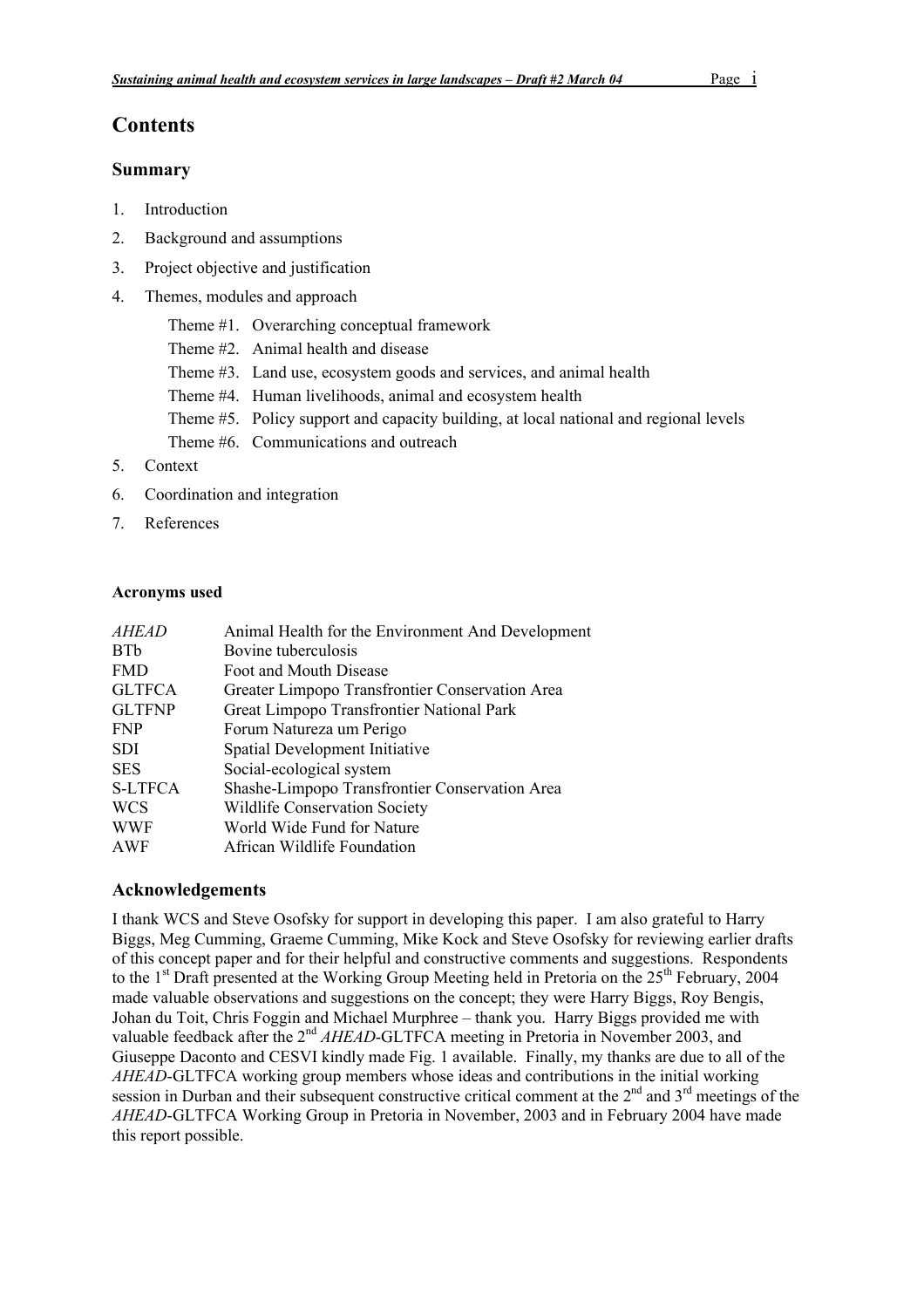# SUMMARY

The transboundary management of natural resources, particularly of water and wildlife, and the associated development of transfrontier conservation areas (TFCAs) has been a major focus of attention over the last few years in southern Africa. Transboundary natural resource management (TBNRM) and TFCA development has also been closely linked to emerging Spatial Development Initiatives (SDIs) and corridors within southern Africa. A key economic driver linking these conservation and infrastructure development initiatives is wildlife based tourism that seeks to maximise returns from marginal lands in a sector where southern Africa enjoys a global comparative advantage. However, the management of wildlife and livestock diseases within the envisaged larger transboundary landscapes remains unresolved and an issue of major concern to other economic sectors in the region. The interactions at the interface between animal health, ecosystem services and human wellbeing are also poorly understood with the result that policy development is compromised by a lack of appropriate information and understanding of the complex systems and issues involved.

Twenty potential and existing Transfrontier Conservation Areas (TFCAs) have been identified in the SADC region, involving 12 continental African member states. The TFCAs include many national parks, neighbouring game reserves, hunting areas and conservancies, mostly occurring within a matrix of land under traditional communal tenure. Altogether the proposed TFCAs cover about 120 million hectares. This concept outlines a framework to establish a research and development (R&D) programme to address the wildlife, livestock and related human and ecosystem health issues in the Great Limpopo Transfrontier Conservation Area. This *AHEAD*-GLTFCA concept<sup>1</sup>, has the potential to form a strong pilot project for tackling linked animal, human and ecosystem health issues associated with TFCAs in the SADC region.

The Great Limpopo Transfrontier Conservation Area is situated in south eastern Africa and straddles three countries and includes five national parks, neighbouring game reserves, hunting areas, conservancies and intervening areas of communal lands under traditional tenure. Altogether the TFCA covers about 10 million ha or  $100,000 \text{ km}^2$ . The longer term plans for this vast area currently focus primarily on the development of wildlife based tourism and envisage greater freedom of movement for wildlife and tourists across international and other boundaries. These developments have the potential to greatly increase interaction between wildlife, livestock and people over a much larger landscape than has been the case for the last few decades.

 Ecological imperatives and economics are presently driving wildlife and livestock based land use in arid savannas to move "up-scale" and use multispecies systems of large mammalian herbivores over large areas<sup>2</sup>. Animal diseases have, however, largely been controlled or contained by fences and intensive management of wildlife and livestock in separate, smaller and isolated patches of land. Very different approaches and techniques may be required to deal with animal health issues in larger landscapes and the more open, integrated land use systems likely to develop in TFCAs. The interface

 $\frac{1}{1}$ <sup>1</sup> This concept originated at the Southern and East African Experts Panel on Designing Successful Conservation and Development Interventions at the Wildlife/Livestock Interface: Implications for Wildlife, Livestock, and Human Health, *AHEAD* (*A*nimal *H*ealth for the *E*nvironment *A*nd *D*evelopment) Forum, IUCN Vth World Parks Congress, Durban, South Africa, September 14<sup>th</sup> and 15<sup>th</sup>, 2003.

<sup>&</sup>lt;sup>2</sup> Papers presented by du Toit and Fritz 2003, and Cumming and Slotow 2003, at the VII<sup>th</sup> International Rangeland Congress in Durban, July 2003.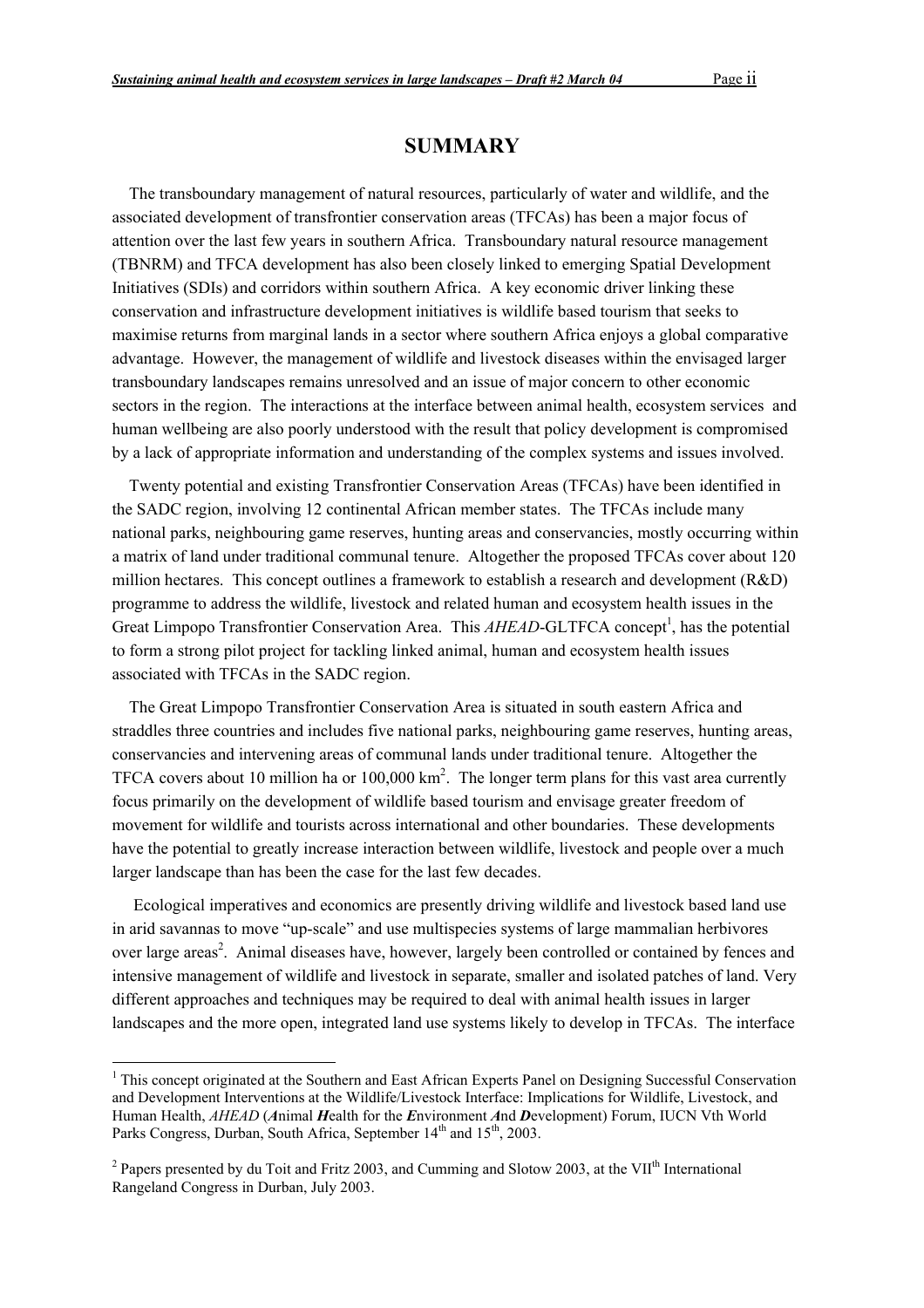between animal and human (community) health and ecosystem health in large landscapes thus presents exciting challenges in research and management.

The overall Objective of the programme is to:

*Facilitate development and conservation success in the GLTFCA through integrated understanding based on innovative inter-disciplinary applied research, monitoring and surveillance at the interface between wild and domestic animal health, ecosystem goods and services, and human livelihoods and wellbeing*

This research and development programme is justified by the magnitude of wildlife-livestock disease issues in the future development of sustainable land uses, approaches to transboundary natural resource management and biodiversity conservation in southern Africa in general, and in the GLTFCA in particular. Some 60% of southern Africa is semi-arid to arid where extensive livestock and wildlife production systems are the most suitable and sustainable forms of land use. The need to arrest desertification and enhance the capacity of these areas to generate wealth and sustain improved human livelihoods is of paramount importance. Innovative and integrated approaches to disease and natural resource management based on sound knowledge and understanding, are urgently needed. An integrated, interdisciplinary programme such as is proposed here offers the most promising route forward in building the understanding needed to adaptively tackle these issues.

A framework of six main themes is proposed for the programme, namely,

- a. An overarching conceptual framework to facilitate integrated understanding through interdisciplinary approaches
- b. Animal health and disease
- c. Land use, ecosystem goods and services, and animal health
- d. Human livelihoods, animal and ecosystem health
- e. Policy support and capacity building at local, national and regional levels
- f. Communications and outreach

Within each of these themes three to five **research modules**, that include monitoring and surveillance, are defined. They will contribute to improved knowledge and understanding of the linked social-ecological systems that comprise the TFCA and the central role of animal, ecosystem and human health in these systems.

The context to the project and project area is briefly covered, with particular reference to animal health and land use in terms of historical changes, key environmental features, development and food security, socio-economic factors and wildlife policy and management.

The challenge of coordinating and integrating a large interdisciplinary research and development initiative is examined, and potential participating groups and organizations are indicated. Some existing initiatives in the TFCA area are mentioned.

A detailed budget for the programme has yet to be developed. However, a start-up phase building a common framework, establishing local and regional linkages, and tackling some of the more immediate disease surveillance and monitoring work in GLTFCA could be accomplished with a budget of between US\$ 0.75 and 1 million. A programme with all modules operating at a realistic level would probably require in the region of US \$12 million a year. Many of the sub-modules could be funded separately and the project could still achieve the aims of a targeted and integrated applied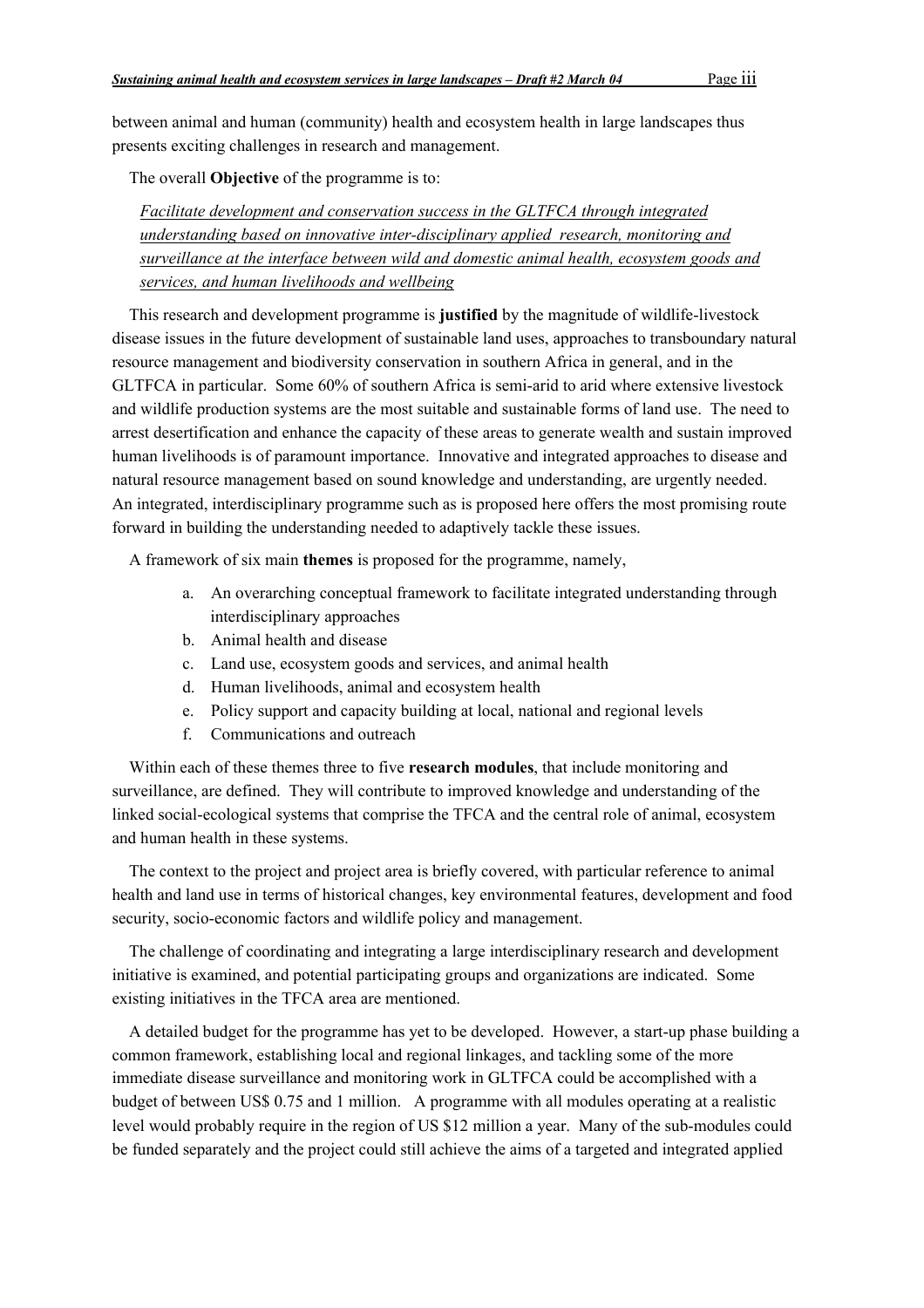research and development programme - provided that essential core themes, such as a unifying conceptual framework and a communications and outreach programme were in place.

A multifaceted research and development programme of this nature with wide applicability, and of high potential interest to policy makers at national and international levels, will clearly require the formation of a consortium of appropriate implementing partners and supporting agencies. The formation of such a consortium, which would include development and implementing partners in both public and private sectors, is under active consideration.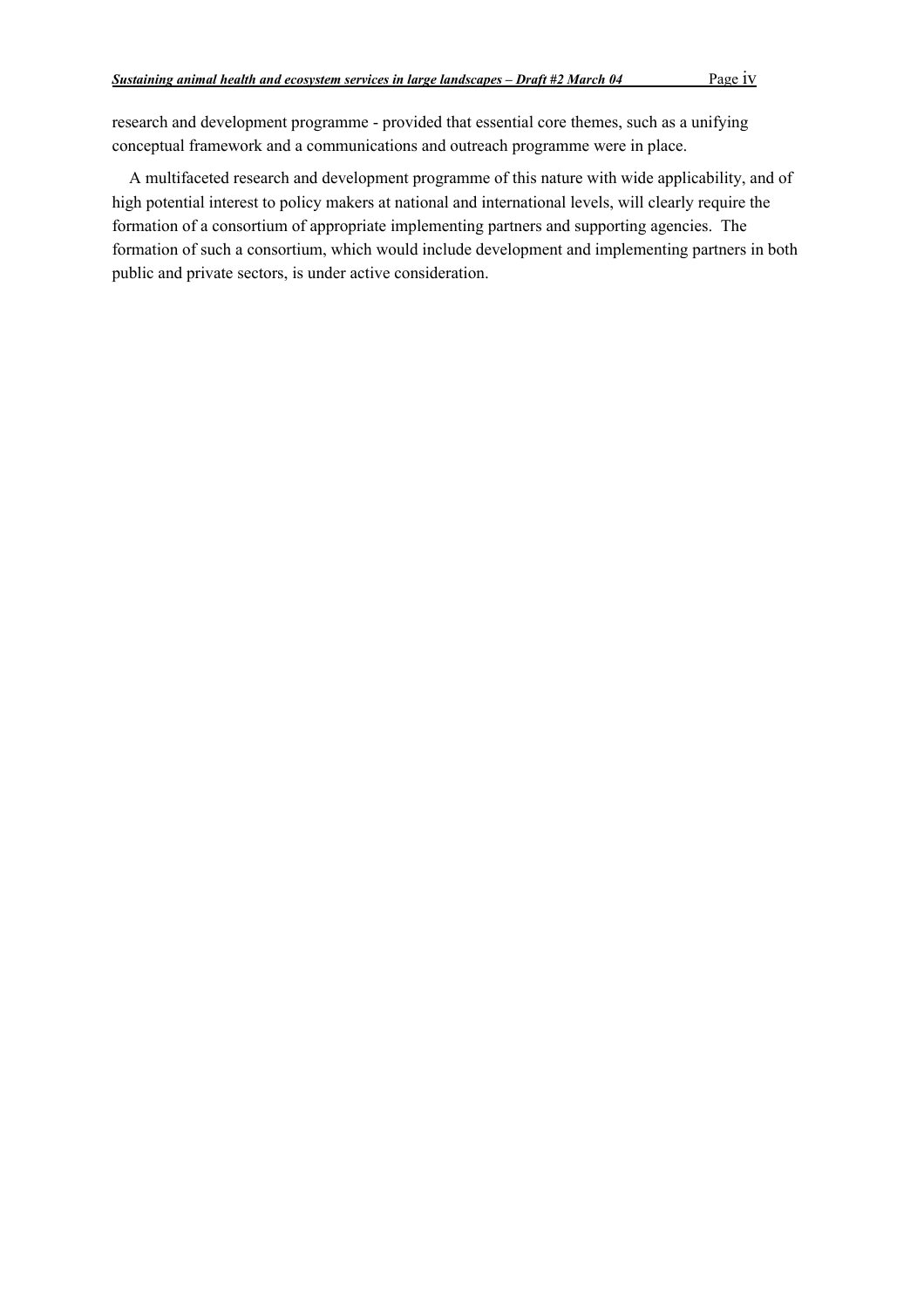# 1. Introduction

The transboundary management of natural resources, particularly of water and wildlife, and the associated development of transfrontier conservation areas (TFCAs) has been a major focus of attention over the last few years in southern Africa. Transboundary natural resource management (TBNRM) and TFCA development has also been closely linked to emerging Spatial Development Initiatives (SDIs) and corridors within southern Africa. A key economic driver linking these conservation and infrastructure development initiatives is wildlife based tourism that seeks to greatly increase returns from marginal lands in a sector where southern Africa enjoys a global comparative advantage. However, the management of wildlife and livestock diseases within the larger transboundary landscapes that are envisaged remains unresolved and an issue of major concern to other economic sectors in the region. The interactions at the interface between animal health, human livelihoods and health and ecosystem services are also poorly understood; with the result that policy development is compromised by a lack of appropriate information and understanding of the complex systems and issues involved.

Twenty potential and existing Transfrontier Conservation Areas (TFCAs) have been identified in the SADC region involving 12 continental African member states. The TFCAs include many national parks, neighbouring game reserves, hunting areas and conservancies, mostly occurring within an intervening matrix of land under traditional communal tenure. Altogether the proposed TFCAs cover about 120 million hectares. This concept outlines a framework to establish a research and development (R&D) programme to address the wildlife, livestock and related human and ecosystem health issues in the Great Limpopo Transfrontier Conservation Area. This *AHEAD*-GLTFCA concept<sup>3</sup> has the potential to form a strong pilot project for tackling linked animal, human and ecosystem health issues associated with TFCAs more broadly in southern Africa

The Great Limpopo Transfrontier Conservation Area (GLTFCA), covers *c*.100,000 km<sup>2</sup> of Mozambique, South Africa and Zimbabwe (Fig. 1). The area includes several land use/land tenure regimes including national parks, state and private safari and hunting areas, conservancies and game ranches on freehold land, small-scale agro-pastoral farming areas under communal tenure, large scale commercial irrigation schemes, and smaller irrigation schemes within the communal areas. About 35% of the area comprises state protected areas and a further approximately 10% is freehold land under wildlife. Most of the remaining land, the matrix between the designated national parks, is under communal tenure with varying forms of small scale agro-pastoralism. The international treaty to establish the Great Limpopo Transfrontier National Park (GLTNP) was signed by the presidents of Mozambique, South Africa and Zimbabwe in December 2002. Agreement has been reached on creating a transfrontier conservation area (TFCA) that encompasses the GLTFNP and the intervening matrix of conservancies and wildlife ranches on freehold land, together with the communal farming areas. The precise boundaries of this vast TFCA remain undefined but the primary land use in the matrix is expected to be wildlife based tourism with reasonably unimpeded movement of wildlife and tourists.

The control and containment of livestock diseases has, in the past, relied heavily on game fences and the control of wild and domestic animal movements and translocations. The prospect of

<sup>&</sup>lt;sup>2</sup><br>3 <sup>3</sup> This concept originated at the Southern and East African Experts Panel on Designing Successful Conservation and Development Interventions at the Wildlife/Livestock Interface: Implications for Wildlife, Livestock, and Human Health, *AHEAD* (*A*nimal *H*ealth for the *E*nvironment *A*nd *D*evelopment) Forum, IUCN Vth World Parks Congress, Durban, South Africa, September 14<sup>th</sup> and 15<sup>th</sup>, 2003.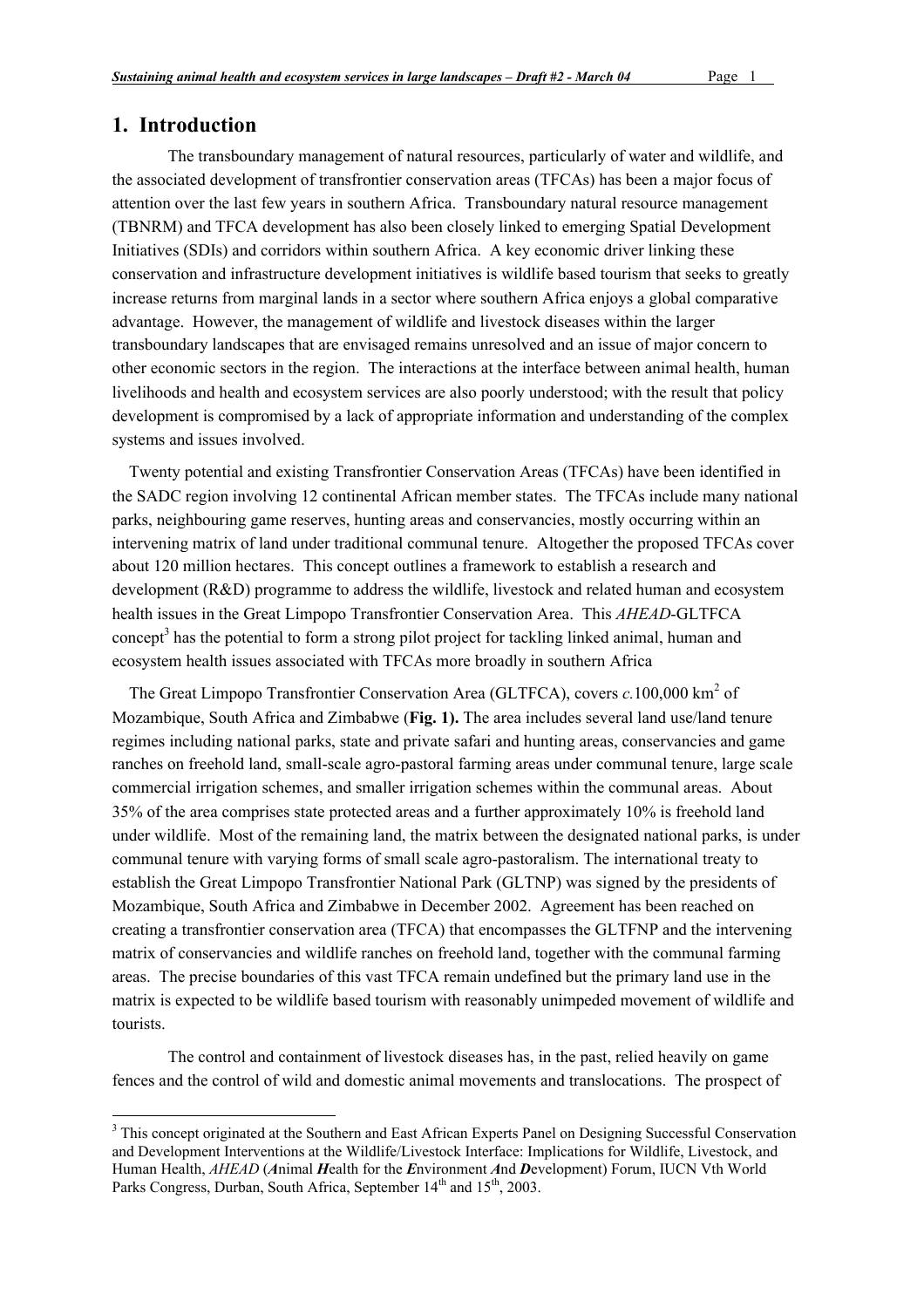removing barriers to wildlife and livestock movement therefore has major implications for animal health and disease control strategies within the TFCA. It could also have wider implications for disease control in the three countries concerned. The GLTFCA covers land of diverse tenure and use in all three countries and, because of the large "edge effect" within each country, the animal health and land management strategies within the TFCA will have major implications for livestock disease control, production and export markets in each country. The animal health issues, coupled with very high expectations on the part of nearly all stakeholders for development benefits from wildlife based tourism, provide a unique opportunity for targeted interdisciplinary research to contribute to meeting these expectations. The development of a TFCA over such a large landscape also provides an exceptional opportunity to conduct research at the interface between wildlife, livestock, human communities and varied social-ecological systems in terms of health and the provision of ecosystem goods and services; and in so doing to work towards sustainable improvements in human health and livelihoods from local to regional scales. Furthermore, there is the opportunity, if not the necessity, to establish a R&D framework that establishes a synergistic partnership between farmers, natural resource managers and researchers on one hand, and government and non-governmental agencies involved in animal and human disease control, conservation, agriculture and rural development on the other.



Fig. 1. Map of part of southern Africa showing the juxtaposition of Botswana, Zimbabwe, Mozambique and South Africa, and the locations of the Greater Limpopo TFCA and the Shashe-Limpopo TFCA to the west. (Source: CESVI Southern Lowveld Project)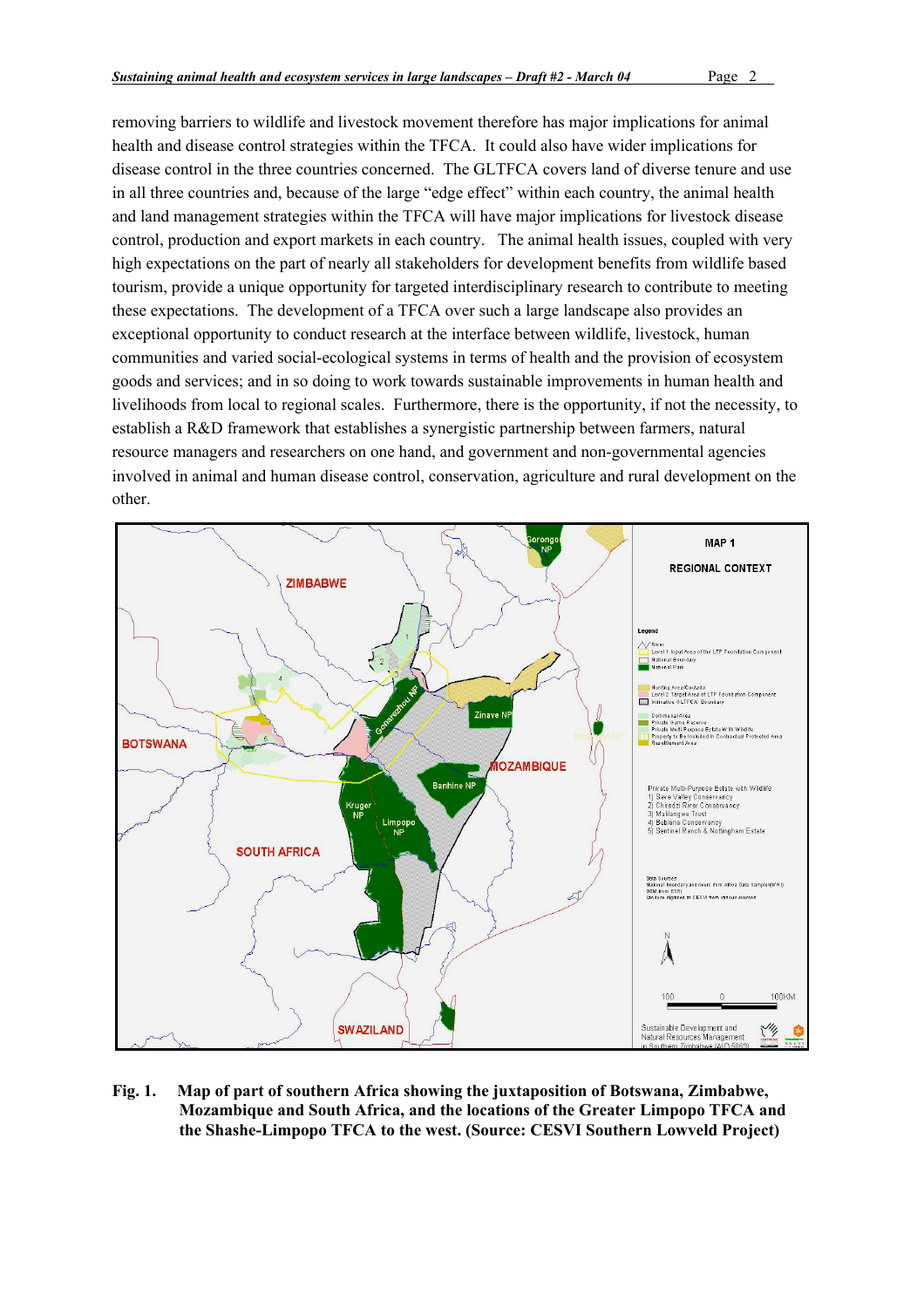While this initiative could have been developed as a series of conventional veterinary research projects or as a standard animal health program, the *AHEAD*-GLTFCA Working Group believes that the innovative, adaptive and long term solutions required are more likely to be reached through an inter-disciplinary R&D programme. Such a programme would need to be strongly participatory and actively involve farmers, resource managers and development partners in a comprehensive socialecological systems approach to the interface between animal health, ecosystem goods and services, and human livelihoods and health. The theme of the initial *AHEAD* (*A*nimal *H*ealth for the *E*nvironment *A*nd *D*evelopment) Forum at the World Parks Congress in Durban was one of addressing real world needs from a regional basis, with an emphasis on research priorities being very much targeted at solving management problems

# 2. Background and assumptions

The need to develop a concept paper and subsequent proposals for an integrated research, conservation, and development program originated during a working group session at the *AHEAD* Forum, held in Durban during September 2003 under the auspices of the Wildlife Conservation Society, the IUCN, and a consortium of partners. The working group identified the Greater Limpopo and Shashe-Limpopo Transfrontier Conservation Areas (TFCAs) as priority areas in southern Africa for research and development at the interface between wildlife, livestock, ecosystem and human health. The working group also emphasized that the animal health problems identified during the working sessions required a broad, integrated approach to research and management of animal diseases (including zoonoses) that should be closely linked to rural development, land use and livelihood issues. A meeting of an expanded version of the *AHEAD*-GLTFCA Working Group held in Pretoria on the  $7<sup>th</sup>$  November, 2003 reinforced the need for such an approach - one which was perhaps mirrored earlier in the *Pilanesberg Resolution* adopted by a joint meeting of the Wildlife Disease Association and the Society for Tropical Veterinary Medicine at their joint meeting in July 2001 (Karesh *et al* 2002). These organizations resolved to:

 " … *urge those organizations contemplating the funding and implementation of programs involving wildlife and livestock to:*

- *Encourage projects that foster integrative approaches to livestock production, food security, human health, economic growth, democracy and governance, biodiversity conservation and natural resource management in order to build upon synergies among these sectors while precluding conflicting policies and/or negative impacts on either livestock or wildlife health;*
- *Formalize steps in their project design, environmental impact assessment, and implementation processes which address wildlife, livestock and rangeland health issues and their implications for sustainability and thus success, recognizing that these projects may alter fundamental relationships between animal hosts and potential pathogens and parasites;*
- *When contemplating projects involving domestic and/or wild animals, establish relationships with appropriate wildlife and domestic animal health oriented organizations and recognized local, national, regional and international experts, thereby identifying an appropriate pool of professionals who can assist in ensuring the inclusion of timely, science-based advice in planning, implementation, and monitoring processes; and*
- *Put a premium on local human capacity building to address the long-term technical needs of development activities that require expertise in domestic animal health and wildlife health by building adequate support into project design and implementation so as to engage local expertise and to foster capacity building at professional as well as community levels as a firsttier priority within and beyond the life-spans of such programs*. "

The proposal emerging from these working sessions and meetings is influenced in part by the following propositions/assumptions: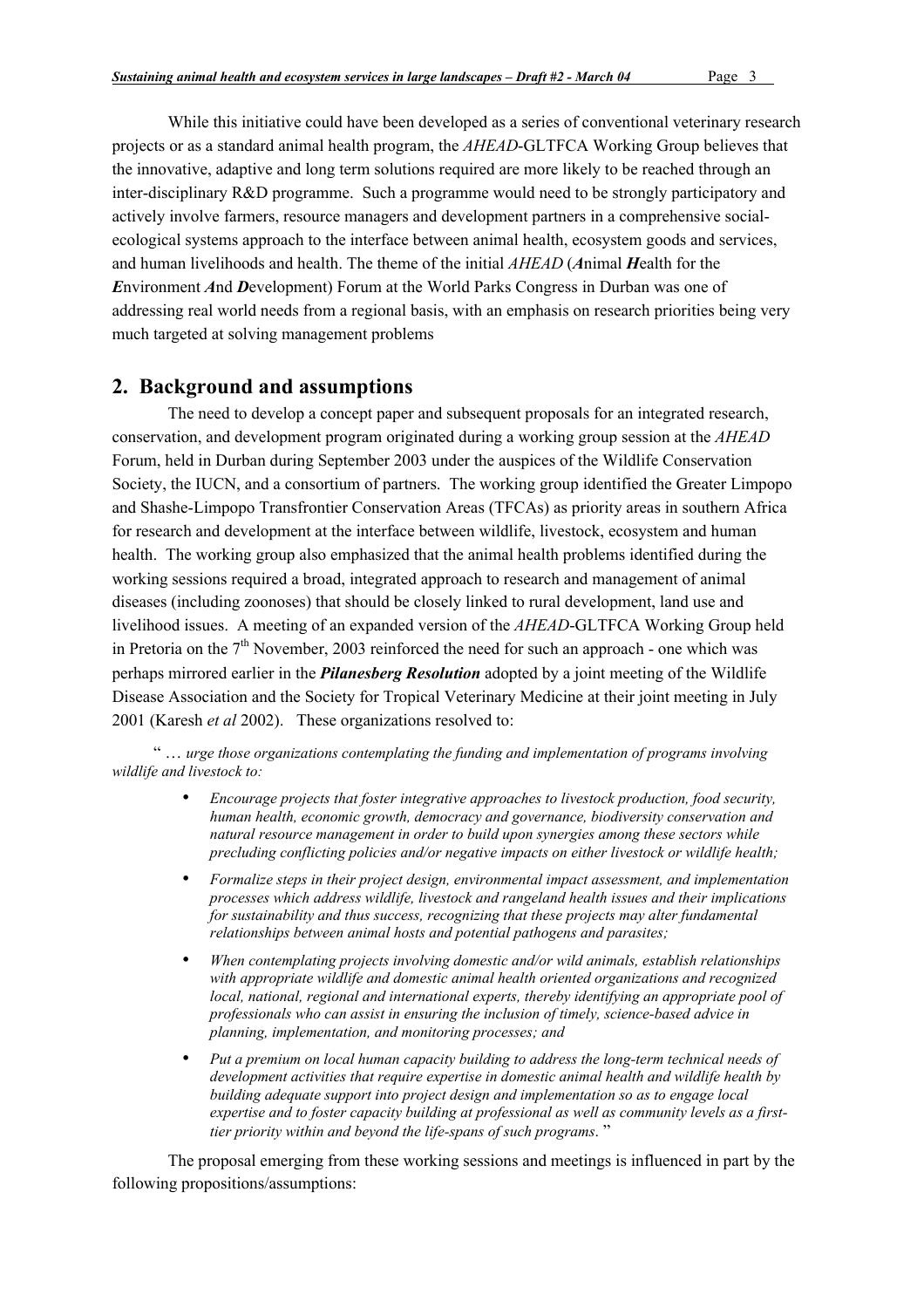- 1. The development of major transfrontier parks and surrounding and/or intervening transfrontier conservation areas in southern and eastern Africa is a reality. These often very large areas of mostly agriculturally marginal land are expected to facilitate freer movement of wildlife (and possibly livestock) across differing land use and tenure regimes. Infrastructural constraints, such as fences and other barriers to the movement of animals, are likely to be minimized in establishing viable corridors linking areas of high wildlife-based tourism potential. Areas of intensive agriculture (e.g. irrigation schemes) may have to become physically isolated islands in a matrix of land uses increasingly based on the sustainable exploitation of biodiversity (Walker 1999, Cumming 1999a, 1999b).
- 2. The GLTFCA is seen as a *complex system* and a predominantly *systems approach* will be taken in developing the R&D programme. Such an approach recognizes that socialecological systems (SES) are closely interlinked and that treating them as separate ecological and social systems, or as separate sectors, for the purposes of research and management is largely artificial and likely to perpetuate past resource management and development failures (Gunderson and Holling 2002; Ostrom and Janssen 2002).
- 3. The evolution of these large TFCAs and the coupled social-ecological systems (SES) they incorporate will result in benefits and losses (tradeoffs) between their various components. Wild and domestic animal health, the sustainable delivery of ecosystem goods and services, and associated human health issues, will form an important component of this dynamic development.
- 4. Command and control resource management and development approaches (often driven by narrowly focused, single discipline research) that result in natural resource management pathologies (Holling and Meffe 1996; Ostrom and Janssen 2002; Biggs 2003) are inappropriate for the SES within the GLTFCA. Such systems behave as complex adaptive systems with non-linear, essentially non-predictable dynamics (Gunderson and Holling 2002). Participatory and inclusive  $R&D$  approaches that are also inter-disciplinary and recognise the complexity of the SES comprising the TFCA will be essential.
- 5. Both government and non-governmental agencies are involved in implementing development and conservation in the TFCA area. A key requirement will therefore be to work with farmers, resource managers and development and regulatory agencies. It will also be necessary to conduct research that is continually informed by, and is responsive to, their problems. In this way research, provided it is at the right scale (Dalgaard, Hutchings and Porter 2003), is most likely to inform and influence resource management policy and practice (Getz *et al* 1999; du Toit, Walker and Campbell 2004).
- 6. The program will involve a mix of normal science (*sensu* Kuhn 1970), standard hypotheticodeductive science (a science of parts – Popper 1959), integrative inductive science (a science of wholes – Wilson 1998; Gunderson and Holling 2003) and post normal science (science that deals with uncertainty - Funtowicz and Ravetz 1993, 1994; Ravetz 1999). The term "research" is used here in the broad sense of increasing knowledge and understanding and includes monitoring and surveillance, integral components of the type of programme needed

# 3. Project objective and justification

The overall *objective* for a program comprising an integrated set of projects can be phrased in development terminology along the following lines: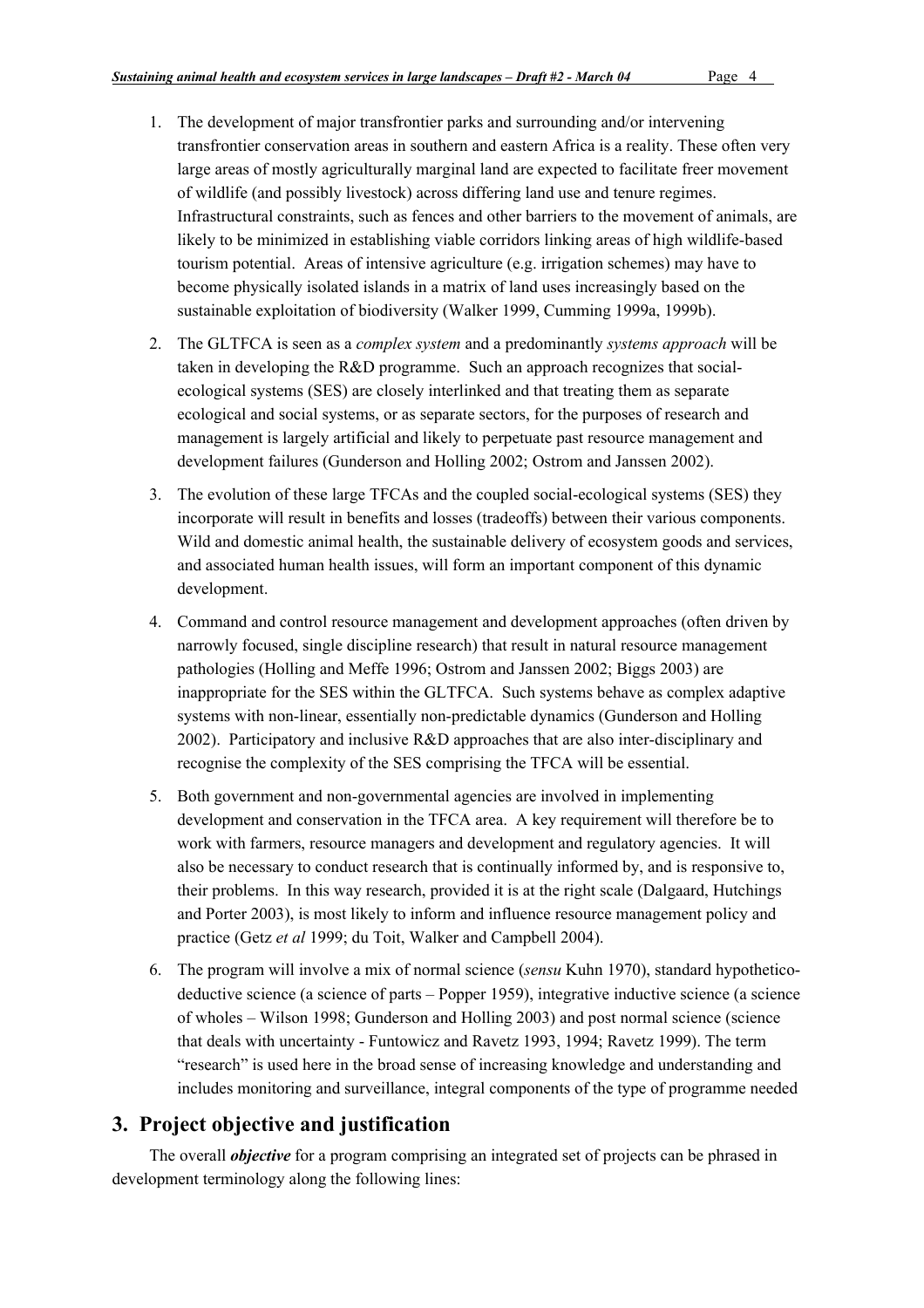*Facilitate development and conservation success in the GLTFCA through integrated understanding based on innovative inter-disciplinary applied research, monitoring and surveillance at the interface between wild and domestic animal health, ecosystem goods and services, and human livelihoods and wellbeing*

#### Justification.

The overall objective and the focus on R&D in this programme is justified by the magnitude of wildlife-livestock disease issues in the future development of sustainable land uses, transboundary natural resource management, biodiversity conservation and human livelihoods in the marginal lands of southern Africa in general and in the GLTFCA in particular. Some 65% of southern Africa<sup>4</sup> is semi-arid to arid where extensive livestock and wildlife production systems are the most suitable and potentially sustainable forms of land use. The need to arrest desertification and enhance the capacity of these marginal areas to generate wealth and sustain improved human livelihoods is of paramount importance to the region.

During the period 1961 to 1994 cereal production *per person* declined by nearly 30% while protein (meat and milk) production declined by more than 50% in southern Africa (Cumming 1999b) resulting in much of the region becoming net importers of food. Livestock populations reached a ceiling in about 1987, by which time the number of humans surpassed the number of livestock units. Meat and milk production per animal and per person for the region is about  $1/25<sup>th</sup>$  of the production levels in Europe (Cumming 1999b). Given these alarming trends and comparisons, the need to produce greater wealth from marginal lands through alternative enterprises such as high valued wildlife based tourism is clear. Furthermore such service-orientated generation of wealth, which is also partly decoupled from primary production and the vagaries of drought, is likely to generate greater employment opportunities in marginal lands. However, because the tourism sector is also subject to the vagaries of world markets the need to maintain a diversity of production systems (i.e. irrigated agriculture, wildlife and livestock) in arid lands is likely to remain paramount.

Whatever the potential of wildlife based tourism to generate wealth in areas such as the GLTFCA, the current reality is that small scale agro-pastoralists living in the adjacent communal lands depend greatly on livestock for their livelihoods (Cumming 2004). The need to balance their livelihoods and environmental security with the development of alternative land uses and opportunities gives rise to a very complex set of development issues. A central focus of these issues, and one that provides a unifying theme across sectors and disciplines, is that of animal, human and environmental health –"One Health"– which is the focus of this proposal. Innovative and integrated approaches to disease and natural resource management based on sound knowledge and understanding are urgently needed. An integrated, interdisciplinary programme such as is proposed here offers the most promising route forward in tackling these issues. It is a programme that the region can ill afford to do without.

The research outputs and deliverables required to achieve the programme's overall objective are most easily cast as a set of themes and modules within an overall program as follows:

# 4. Themes and modules

 $\frac{1}{4}$ <sup>4</sup> Here southern Africa includes Angola, Zambia and Tanzania, and the countries lying to the south of them.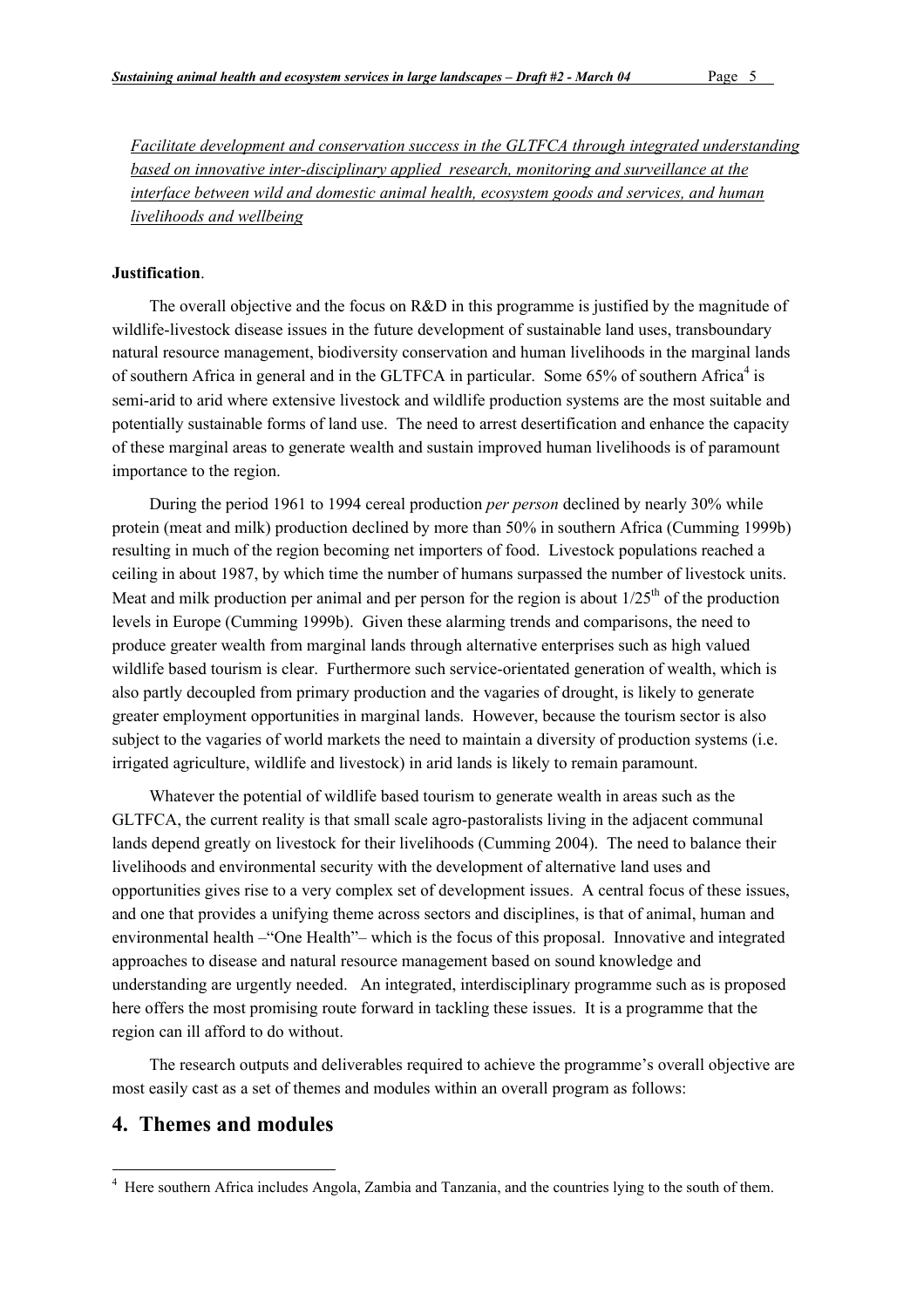A framework of six main themes is proposed for the programme, namely,

- g. An overarching conceptual framework to facilitate integrated interdisciplinary work
- h. Animal health and disease
- i. Land use, ecosystem goods and services, and animal health
- j. Human livelihoods, animal and ecosystem health
- k. Policy support and capacity building at local, national and regional levels
- l. Communications and outreach

Within each of these themes three to five **research modules**, that include monitoring and surveillance, are defined. They will contribute to improved knowledge and understanding of the linked social-ecological systems that comprise the TFCA and the central role of animal, ecosystem and human health in these systems.

## Theme #1. Overarching conceptual model/framework.

Develop an overarching conceptual or framework of the TFCA social-ecological system (SES) that provides a basis for a common, interdisciplinary, and generally agreed understanding of how selected system components (i.e. animal and ecosystem health and human livelihoods) are linked and interact. This framework, comprising a range of linked conceptual models, provides an essential basis for building a common vision amongst proponents engaged in the project/program and a platform for participatory interaction between researchers, farmers, resource managers, implementing agencies and policy makers. The conceptual framework should also assist in defining core, as opposed to peripheral, research questions and projects within the program. A core model should describe historical, existing and potential future alternative system states, and shed explicit light on driving variable thresholds that may be crossed in reaching such states. In particular, the ease with which these thresholds are reached and the desirability or otherwise of doing so, should contribute to a resilience (or vulnerability) analysis of the social-ecological systems in the GLTFCA. Some key issues such as water resources and land tenure and resource access rights that may not be tackled directly in other modules may need to be addressed in this theme.

#### Theme #2. Animal health and diseases

Develop a set of animal health modules covering the following:

- a. Epidemiological studies of key livestock and wildlife diseases in the TFCA with the following three main components: i) surveillance – including that of alternative and potential cryptic hosts, ii) monitoring, and, iii) developing spatially explicit epidemiological models that can be used to explore disease ecology through alternative health management and disease control/containment strategies.
- b. Alternative animal health management and disease control strategies using surveillance and monitoring data, and models developed in epidemiological studies; examine the biological, social and economic implications of alternative strategies.
- c. Theoretical studies that might open up novel approaches to managing wildlife and livestock diseases, and the interface between domestic and wild animals, with particular emphasis on such issues as, i) impacts of anthropogenic interventions (e.g. fences, water points, introducing new livestock breeds, disease control interventions)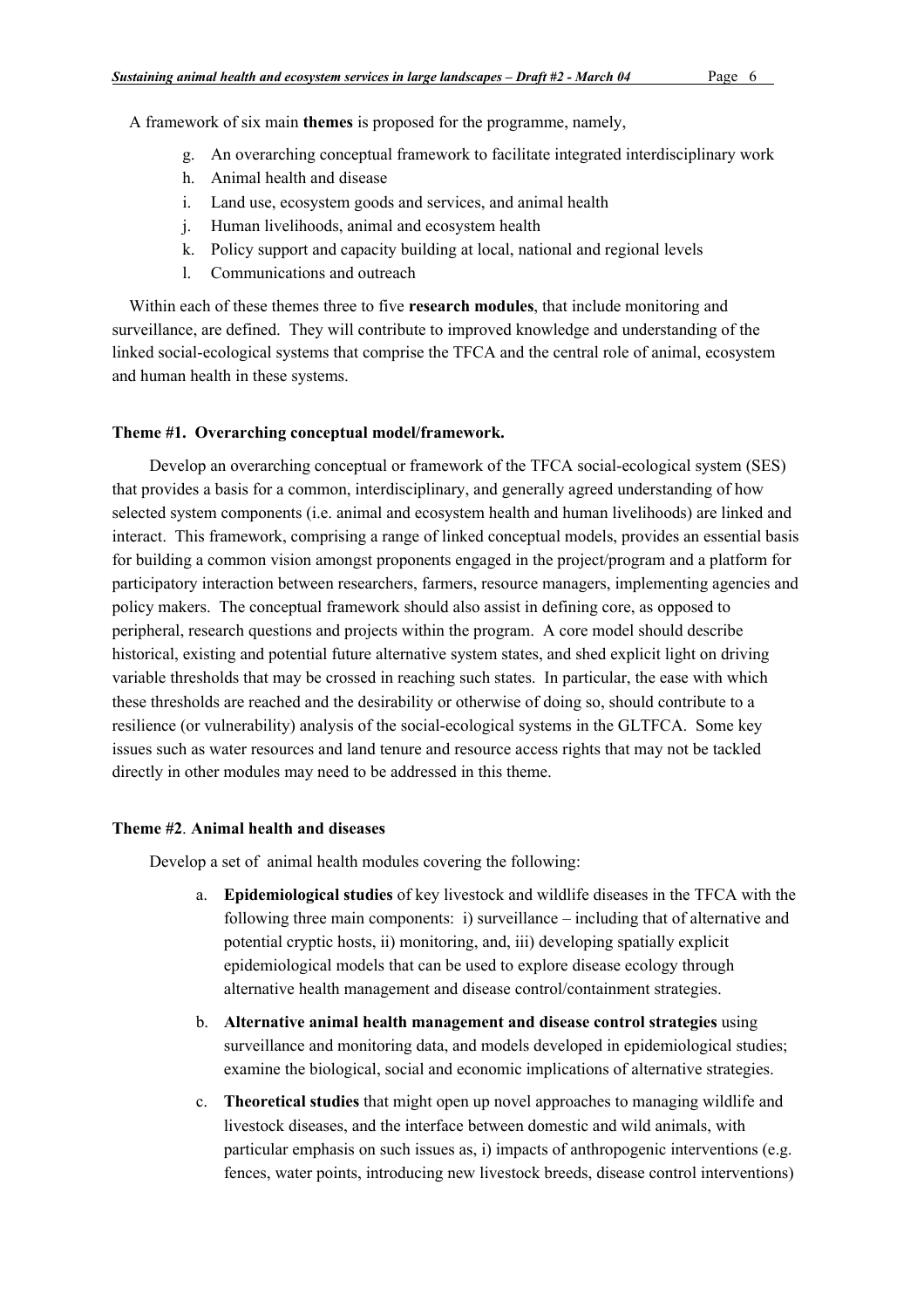on host–parasite population dynamics in wildlife and livestock, and, ii) impacts of interventions and system shocks (droughts, floods, epidemics) on host-parasitepathogen dynamics (e.g. incidence, virulence, enzootic stability, competitive displacement of pathogen strains) in wildlife, livestock and multispecies populations or systems.

There will need to be strong linkages and feedback loops between these modules and submodules as well as between researchers engaged in this work and the regulatory and implementing agencies that are responsible for controlling and managing diseases in each country and the region. A key player in this arena will be the Veterinary sub-committee of the Joint Management Board of the GLTFCA.

#### Theme #3. Land use, ecosystem goods and services, and animal health

Social-ecological system dynamics in the GLTFCA area are strongly influenced by cycles of dry and wet years. These have influenced predator prey dynamics (Starfield and Bleloch 1991), declines in rare and endangered antelope species (Ogutu and Owen-Smith 2003), shifts in landuse from ranching to wildlife (Du Toit 1994), and cycles of food aid and human social dynamics. They are also likely to strongly influence spatial and temporal dynamics of diseases in the GLTFCA area and beyond (e.g. Randolph 1997; Hay *et al* 2002). There is therefore a clear need to develop a set of modules that include the following:

- a. Exploring spatial *and* temporal relationships between ecosystem processes and disease prevalence and virulence in the TFCA with particular emphasis on spatial and temporal distribution, patch dynamics (heterogeneity) and source-sink dynamics<sup>5</sup> of large mammals, vectors and pathogens.
- b. Examining landscape level resource use and impacts by wild and domestic ungulates on ecosystem goods and services (which may have implications for (a) above and in turn be influenced by spatial and temporal dynamics).
- c. Determining the effect of land use scale and pattern on animal health. Explore questions relating to the scales at which enterprise/landuse units operate (e.g. size of farms, communal areas, village areas) within the TFCA and the extent to which their patterns and scale may influence animal health and disease control or mitigation strategies, and impact on ecosystem goods and services and human livelihoods.
- d. Examining linkages between animal and human health. Examine links between animal and human health and potential zoonoses (e.g. bovine tuberculosis, brucellosis) with particular reference to the interaction between zoonoses and HIV-AIDS.

 <sup>5</sup>  $\frac{5}{5}$  Source sink dynamics – ecological communities are generally open and heterogeneous in space and time (i.e. they are patchy) with the result that organisms move between patches of habitat of varying quality. Patches of high quality habitat may be characterised by population growth and emigration (i.e. sources) while poor quality habitats may experience negative population growth despite immigration with the result that they act as sinks. The population fluxes involved between sources and sinks is referred to a source-sink dynamics. (Kristan 2003, Loreau and Holt 2003 )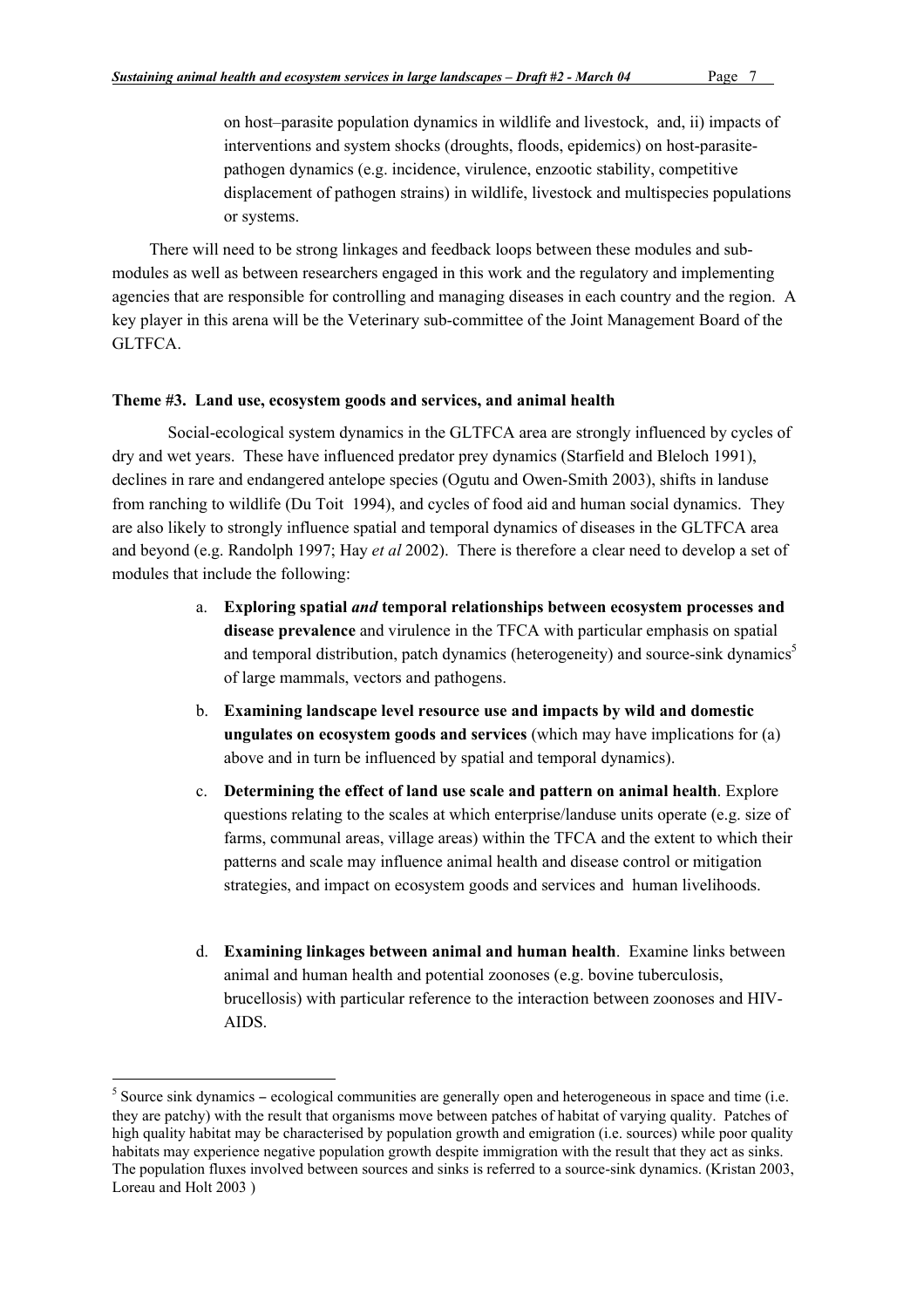e. Understanding animal husbandry practices. Examine current practices particularly in relation to disease prevention and problem animal control in order to explore the development and introduction of mitigating strategies early on. Many animal husbandry practices are deeply rooted in cultural tradition and their origins and usefulness under past and current conditions need to be understood if there is a need for them to adapt to evolving management systems within the TFCA.

#### Theme #4. Human livelihoods, animal and ecosystem health

Develop a module that explores linkages between animal and ecosystem health and human livelihoods – particularly in communal farming areas within the TFCA. Sub-modules would include the following:

- a. A scenario planning<sup>6</sup> module that uses appropriate participatory procedures to explore current states and alternative futures for land use and development within the TFCA with particular emphasis on opportunities for building synergistic linkages between major land use options such as wildlife tourism, agro-pastoralism and irrigation. This module will have strong links to Theme #5 on policy support.
- b. Examine economic, social and ecological (including health) consequences and trade offs of alternative models for linking (integrating) land use enterprises across the landscape.
- c. Examine the effects of existing and alternative policy and institutional structures (and strictures) on the development of desirable scenarios/futures that may emerge from (a) and (b) above, with particular emphasis on scale effects and resilience and adaptive capacity.
- d. Develop a minimal (baseline) set of indicators, and appropriate thresholds for each, for monitoring animal, ecosystem and human wellbeing within the TFCA that can be used and sustained beyond the life of the project.

## Theme #5. Policy support and capacity building at local, national and regional levels.

The results of monitoring, surveillance and research will have important implications for the development of policy and protocols related to a wide range of animal, human and ecosystem health issues. It will therefore be important to establish the capability to provide support to policy makers at various levels. Two related activities are envisaged under this theme:

- a. Facilitate and provide support to local, national and regional (including SADC) needs in the development of policy related to animal health and the linkages between animal and human health and ecosystems.
- b. Explore likely consequences of alternative policies using scenario planning and related planning approaches. See also module (a) under Theme #4.
- c. Facilitate the growth of adequate capacity to achieve and maintain (a) and (b).

 <sup>6</sup>  $6$  Scenario planning – a participatory planning technique that formally and explicitly examines plausible alternative future states of a social-ecological system – futures that could be. They represent alternative dynamic stories that include qualitative and quantitative descriptions of the system and capture key ingredients of our uncertainty about the future (e.g. Peterson, Cumming and Carpenter, 2003)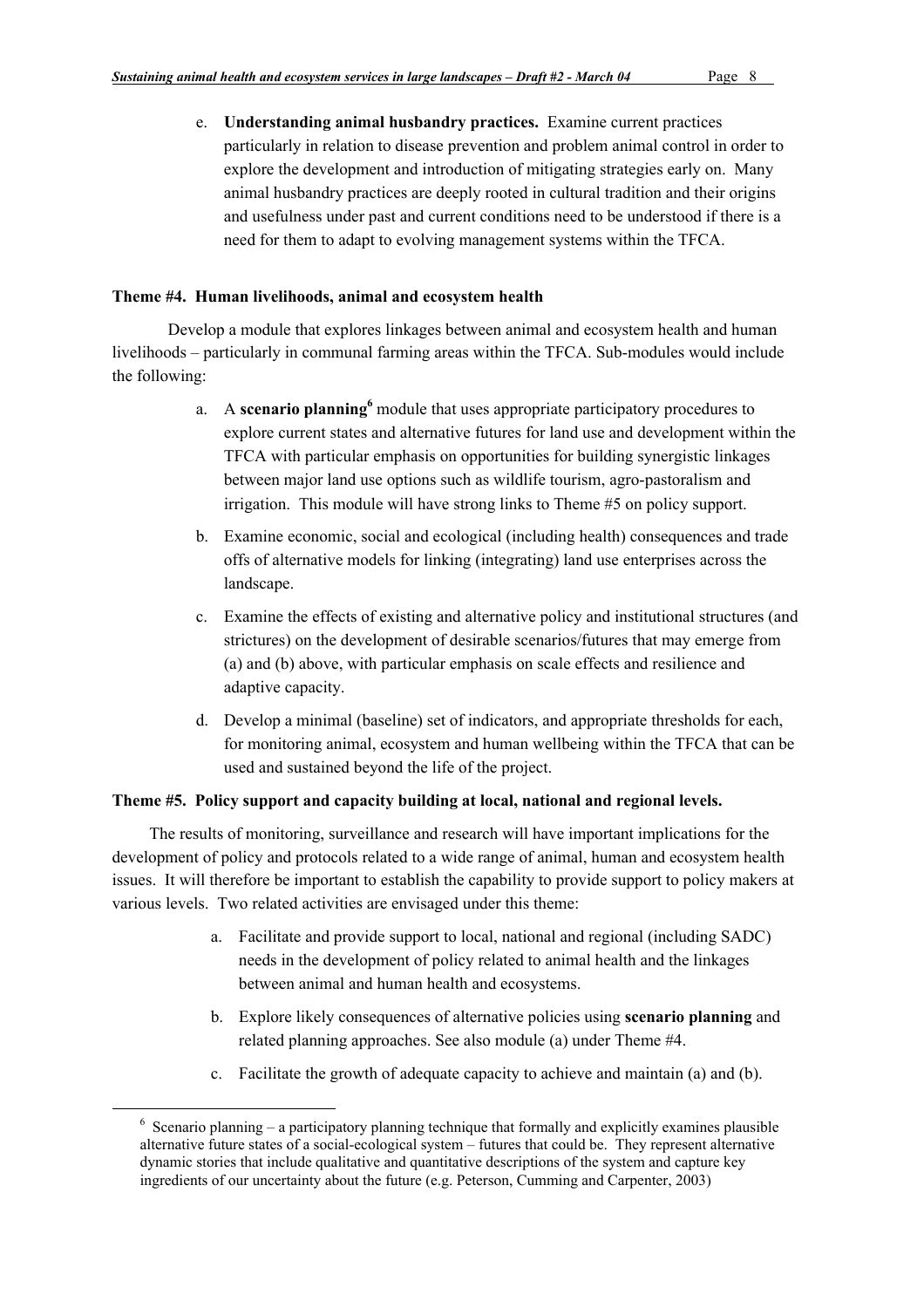## Theme #6. Communications and outreach

If the research program is to have any effect on the ground it will require an effective and appropriately supported communications and outreach program that caters for the following:

- a. Communication between research workers and the array of organizations involved in the program.
- b. Communications and information flow between scientists and governmental implementing and policy making agencies linked to and/or supporting the program.
- c. Participation of landowners, communal farmers, local government agencies and individuals in the research program.
- d. Support for the development of mechanisms that foster the spread of information and learning on new developments in resource and disease management (e.g. exchange visits between resource managers within the TFCA) and so contribute to enhanced adaptability and resilience in the social-ecological systems of the TFCA.
- e. Production and distribution of research results, syntheses, policy briefs, etc.
- f. Community and village outreach including theatre linked to meetings and participatory rural appraisal approaches to communicate information to and receive input from communities and villages where a high proportion of stakeholders are not literate.

It is particularly important for this module to be seen and developed as a core module that, together with Module #1, provides the "glue that holds the programme (i.e. themes and modules) together" and helps to build participation and capacity of all stakeholders involved. *It must be started early in the programme, to facilitate adequate constituency building.*

# 4. Context

 $\overline{a}$ 

Animal health and livelihood problems in the TFCA are a function of current environmental and socio-economic conditions and an outcome of developments in the region over the last 150 years. A brief overview of past and recent developments in relation to animal health and disease control provides a necessary background and context in which to examine the current animal health, land use and development issues in the GLTFCA.

## *Historical*

Livestock arrived in southern Africa between 2000 and 1500 years ago (Denbow and Wilmsen 1986) from East Africa and were certainly present in the Limpopo valley from about AD 600 (Plug 2000). The earliest identified archaeological site (known as *Pa 8.1* near the Luvuvu/Limpopo confluence) occupied in c. AD 850 contained the remains of sheep and goats, eleven wild ungulates, but no cattle. Later sites in the same area, such as Thulamela, (*c.* AD 1350- 1750) included cattle, sheep, goats, dogs and chickens and the remains of 32 non-domestic mammals (Plug 2000). The collapse of the Mapungubwe culture in about 1100 AD and the subsequent shift to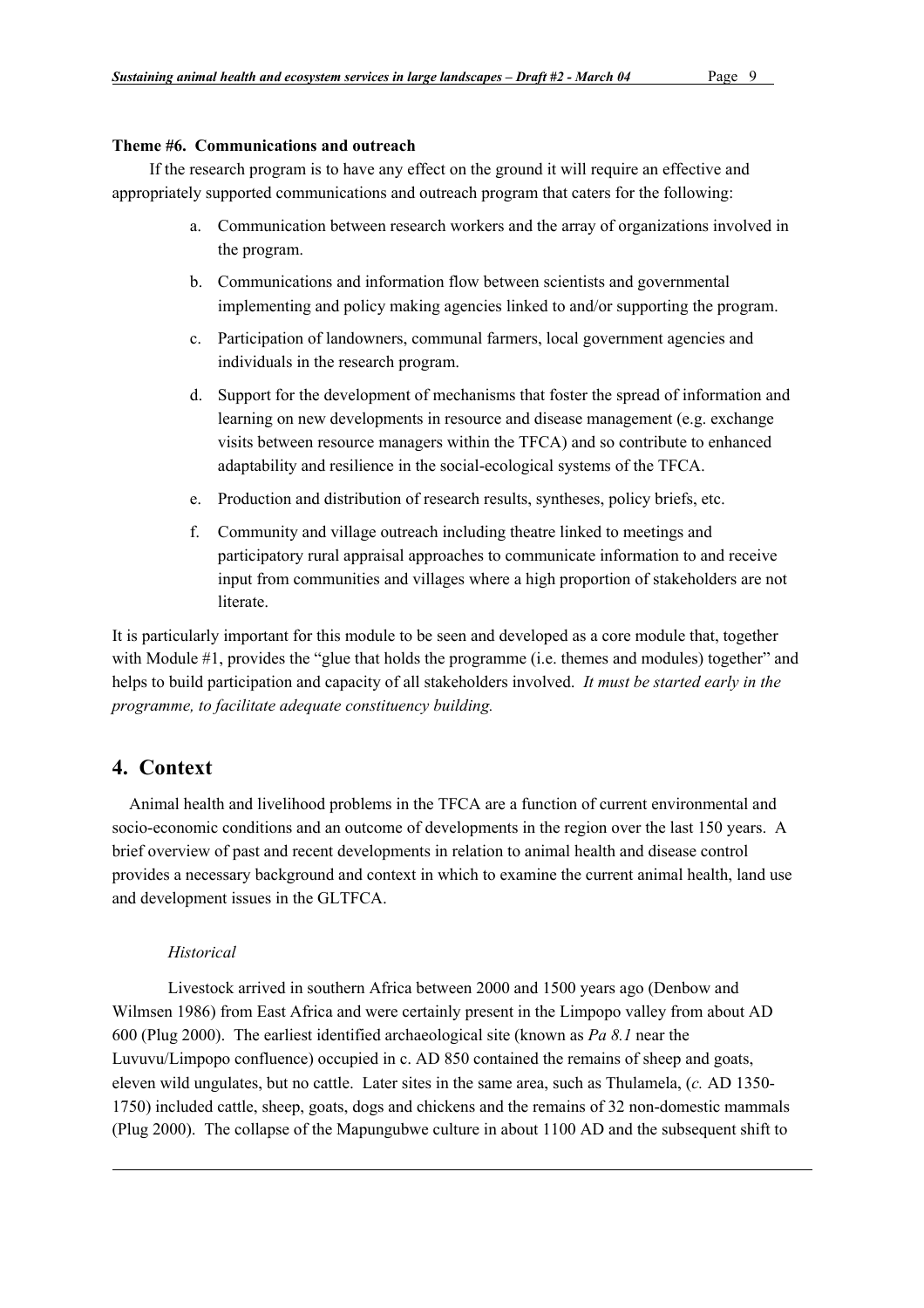Great Zimbabwe was associated with changing climate and the development of smaller settlements, possibly intermediary chiefdoms, at several sites in the Limpopo, Lundi, Mwenezi, Save and Bubye valleys in Zimbabwe (Manyanga, Pikirayi and Ndoro 2000), with sites such as Malumbu in the Mateke Hills near the Bubye River, and others near Chiredzi. The Malumbu site (*c*. AD 600- 1000) in the Mateke Hills, for example, exploited mainly cattle and sheep and/or goats with little use of wildlife while the Mwenzi Farm site (AD 800-1300) exploited a greater proportion of wild ungulates and particularly zebra, wildebeest and impala (Manyanga, *et al* 2000). The important point about the archaeological findings for the Limpopo Valley in sites within or bordering the GLTFCA and the S-LTFCA is that domestic livestock were present alongside wildlife, which was exploited, within the area for at least 1000 years before the advent of introduced (i.e. alien/exotic) livestock diseases *c*. 150 years ago and European settlers in the Lowveld 90 to 100 years ago.

The major external shocks to both livestock and wildlife in the mid to late 1800s were in fact from introduced diseases – often carried by animals imported from other countries or elsewhere in Africa. The most serious of these introduced diseases were rinderpest and contagious bovine pleuropneumonia. Bovine pleuro-pneumonia had a major impact on cattle populations in the 1850s and later (Roberts 1980), while rinderpest decimated both domestic livestock and wild ungulates during the 1890s. Subsequent introductions followed, such as strains of East Coast Fever from East Africa, the rabies street virus from Europe, bovine tuberculosis, schistosomiasis, brucellosis, and more recently a novel FMD topotype, or strain, from northwestern Zimbabwe was introduced when buffalo were translocated from Hwange and Chizarira National Parks to Gonarezhou National Park in the late 1990s. The ecological impacts of the devastating epidemics of rinderpest, and possibly also pleuropneumonia in cattle, are still evident a century later (Caron, Cross and du Toit 2003).

The collapse of both domestic animal and wildlife populations in the 1890s and early 1900s had major implications for livelihoods and food security in the GLTFCA area. It also probably prompted, and perhaps indirectly facilitated, the movement to establish game reserves in the more remote areas with low human densities and depleted livestock populations such as the Gonarezhou (Zimbabwe) and Kruger (South Africa) National Parks.

The three countries represented in the TFCA differ considerably in their colonial and post independence history and current economic status. There are, however, some common experiences that influenced land use and livestock/wildlife management in the GLTFCA area. After colonial occupation and coinciding with the final partition of Africa in 1912 (Pakenham 1992), the rural areas encompassed by the TFCA were subjected to land apportionment acts in South Africa and Zimbabwe (then Southern Rhodesia) that resulted in the transfer of land to commercial (mainly white) farmers or to game reserves and eventually to national parks. Adjustments to land category boundaries and the consequent displacement of rural, largely subsistence, farmers occurred intermittently through to the 1970s (e.g. extension of Gonarezhou following the clearance of tsetse fly in 1975 and extension of Kruger NP to include the Pafuri Game Reserve in 1969, [Pollard, Shackleton and Carruthers 2003]). In Mozambique, however, the establishment of Zinave and Banhine National Parks and Coutada 16 in 1972, and transformation of the latter into the Limpopo National Park in 2001, did not involve the displacement of people living in these areas.

Despite the relative neglect of the marginal areas now comprising the TFCA from a development perspective, animal disease control through coordinated national policies was effective until about the mid-1970s. A joint tri-national tsetse control program, for example, was concluded in the early 1970s with the removal of tsetse fly from the south-east Lowveld of Zimbabwe and from the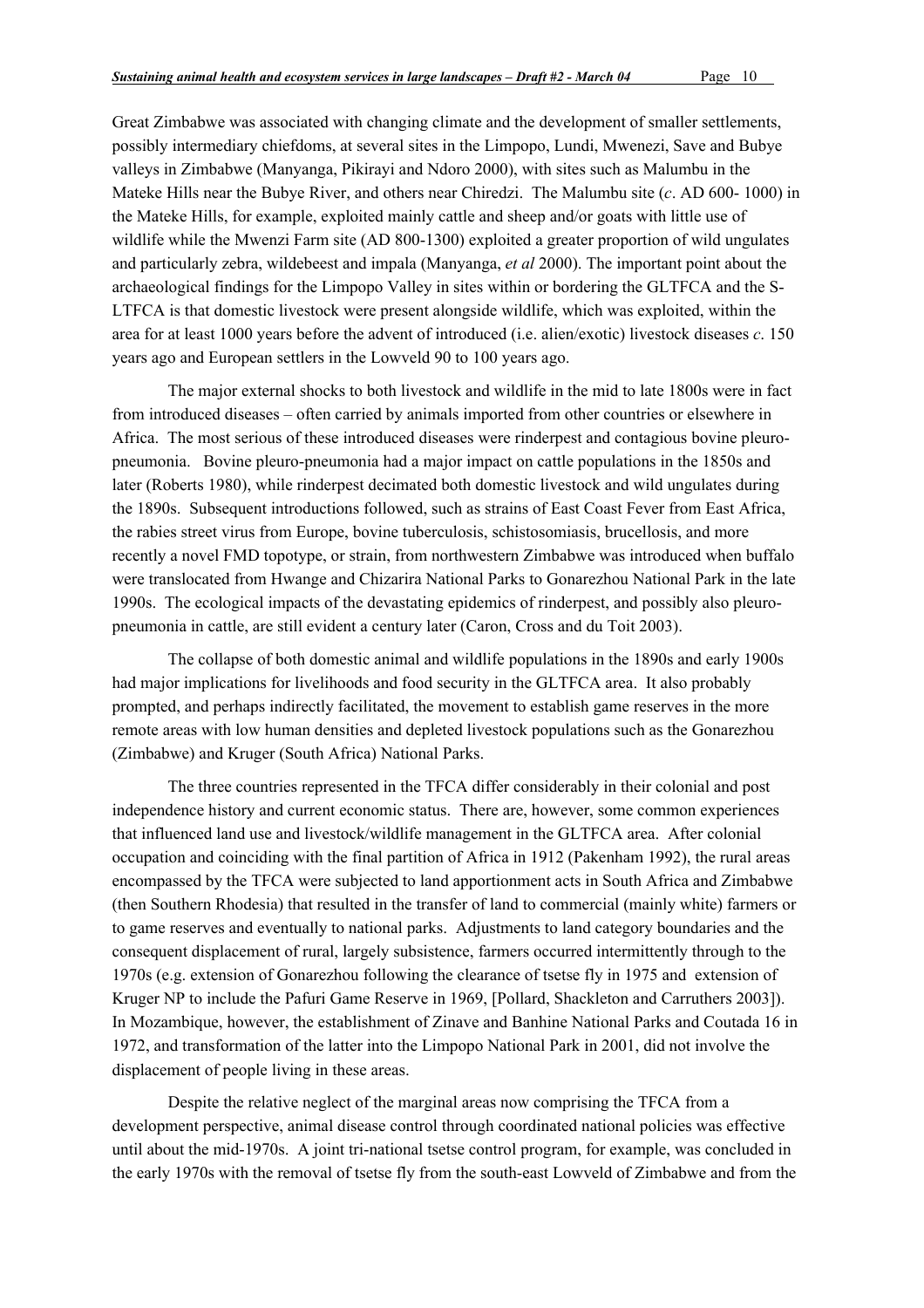area of Mozambique south of the Save River (Robertson and Kluge 1968, Robertson *et al* 1972). The program prevented the re-invasion of Kruger NP by tsetse fly. The resurgence of tick-borne diseases in south-east Zimbabwe followed the onset of the guerilla war and collapse of dipping services in the mid 1970s (Norval – undated, Tice *et al* 1998).

## *Current situation and animal health concerns*

Within Zimbabwe disease control measures were re-established after independence with European Union support, particularly for FMD, but these measures have largely collapsed again over the last three years and there is also evidence of a return of tsetse fly to the Save-Rundi junction area of the Gonarezhou National Park.

Apart from information on the control of tsetse fly during the 1970s, and some recent information on the spread of the fly, no published information appears to be available on animal health and diseases in the Mozambique sector of the TFCA.

The animal health and disease situation in the South African component of the TFCA, the Kruger National Park, has been well studied and documented (e.g. Bengis et al 2003). Major current concerns include, for example, the northward spread of bovine tuberculosis (BTb) within the park (Bengis *et al* 2003, Caron *et al* 2003).

| Mode of             |                                  |        |          | <b>Domestic</b> |                          |                         |
|---------------------|----------------------------------|--------|----------|-----------------|--------------------------|-------------------------|
| <b>Transmission</b> | <b>Disease</b>                   | Origin | Wildlife | animal          | Human                    | <b>Comments</b>         |
| Contagious          | Rinderpest                       | A1     | $+$      | $^{+}$          | $\overline{\phantom{a}}$ | Last Outbreak in 1896   |
|                     |                                  |        |          |                 |                          | New strain from Zambezi |
|                     | Foot and Mouth Disease**         | Al     | $^{+}$   | $^{+}$          | $\overline{\phantom{a}}$ | Valley introduced 2000  |
|                     | Malignant catarrhal fever        | Ind    | $+$      | $^{+}$          |                          |                         |
|                     | <b>Brucellosis</b>               | A1     | $^{+}$   | $+$             | $^{+}$                   |                         |
|                     | Bovine tuberculosis**            | A1     | $^{+}$   | $+$             | $^{+}$                   |                         |
|                     | Anthrax                          | Ind    | $^{+}$   | $+$             | $^{+}$                   |                         |
|                     | Rabies                           | Ind    | $+$      | $+$             | $+$                      |                         |
|                     | Canine distemper                 | Al     | $^{+}$   | $+$             | $\blacksquare$           |                         |
|                     | Toxoplasmosis                    |        | $^{+}$   | $+$             | $^{+}$                   |                         |
|                     | Sarcoptic mange                  |        | $+$      |                 |                          |                         |
|                     |                                  |        |          |                 |                          | No human cases south of |
| Vector borne        | Trypanosomiasis**                | Ind    | $^{+}$   | $+$             |                          | Zambezi Valley          |
|                     | African Swine fever              | Ind    | $+$      | $+$             | $\blacksquare$           |                         |
|                     | African horse sickness           | Ind    | $^{+}$   | $+$             |                          |                         |
|                     | Rift Valley fever (Theileriasis) | Al     | $^{+}$   | $+$             | $^{+}$                   |                         |
|                     | Heartwater                       | Al     | $+$      | $+$             |                          |                         |
|                     | Echinococcosis                   | Ind    | $^{+}$   | $+$             | $^{+}$                   |                         |
|                     |                                  |        |          |                 |                          |                         |

Table 1. Animal diseases of concern in the GLTFCA (\*\* Priorities for surveillance and strategic control/containment: *Origin* indicates whether the disease is indigenous (Ind) or introduced/alien (Al)

The animal health issues presently of greatest concern (Table 1) are the breakdown of FMD controls in Zimbabwe and its spread (including novel strains of FMD) within the south eastern sector of the country, the possible re-invasion of tsetse fly, the spread of BTb in Kruger and its possible entry into Zimbabwe as well as its status in Mozambique. Rabies has been documented on the Mozambican side of the TFCA, for example, but never in wildlife in Kruger National Park. Other current important disease concerns are also indicated in Table 1.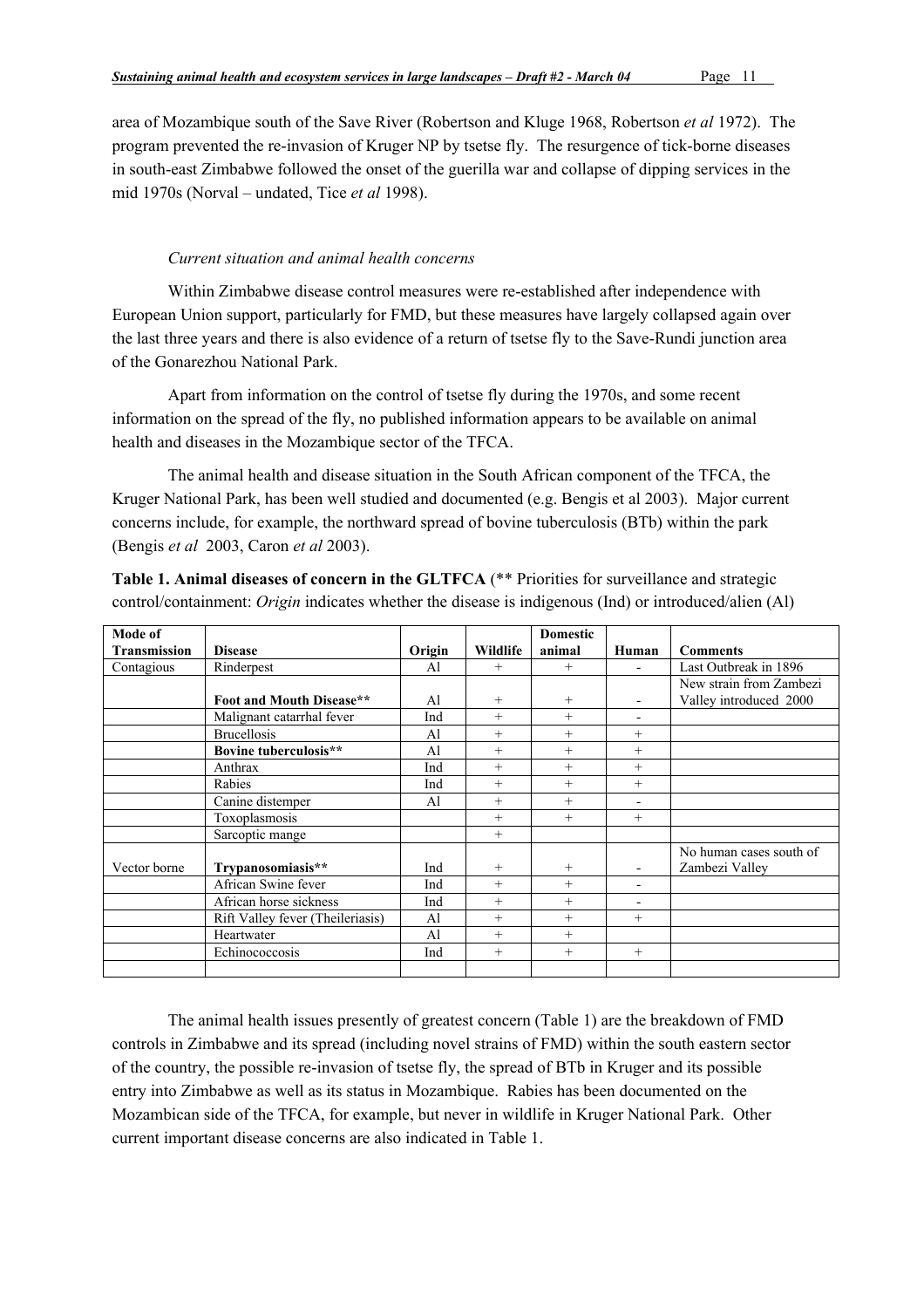#### *Key environmental features*

Both the GLTFCA and the S-LTFCA are characterized by low altitude (< 600m a.s.l.) and high mean annual temperatures. Mean annual rainfall varies between 250-600mm and is highly variable both temporally and spatially. The region is repeatedly subject to severe droughts. Geologically the area is dominated by Karroo sediments and basalts with dolerite and diabase sills and dykes. The basalt derived soils are generally nutrient rich while sandy soils are mostly nutrient poor. Large areas are characterised by very poor shallow and rocky soils with no agricultural potential (Anderson *et al* 1993). Plant production is constrained in both soil types by moisture and particularly by the short growing season  $(5120 \text{ d} \text{ but with much of the area at } 590 \text{ d})$  coupled with a long dry season. Low and intermittent winter rainfall does occur and is particularly important for grass growth and nutrition of some ungulate species (Ogutu and Owen- Smith 2003; Dunham, Robertson and Grant 2004). The area is agriculturally marginal and unsuited to dry land cropping. Areas of irrigable soil are present and several large existing or potential commercial irrigation schemes fall within the area. The most suitable form of land use is generally recognized to be extensive livestock and/or wildlife production (Jansen, Child and Bond 1992).

#### *Development and food security*

From a development perspective, the GLTFCA area has in the past been regarded as disease ridden, marginal and largely unproductive land on distant national boundaries, with the result that infrastructural development has, until recently, been minimal. Human population densities in Zimbabwe and Mozambique are generally below 20 people per  $km^2$  but when examined in relation to rainfall and primary productivity without external energy inputs (as in commercial irrigation) they are too high – particularly in the subsistence agro-pastoral farming areas in the Communal Lands in Zimbabwe (Cumming 2003). In South Africa, however, human population densities in the communal lands on the western boundary of Kruger NP vary between 150-300 people per  $km^2$  (Pollard et al 2003). These high densities are not supported by the local natural resource base but by remittances from wage labour in the cities. In south eastern Zimbabwe food security for subsistence farmers is very low with surplus cereals being reaped in less than one year in ten (Frost 1999), and dependence on livestock is high.

#### *Socio-economic features*

Mozambique, although still emerging from a protracted and damaging civil war that ended a decade ago, has the highest economic growth rate in the region. The Masengena and Chikwarakwara Districts in Gaza Province, however, have little infrastructure and are poorly developed. The national parks within the TFCA (Limpopo, Banhine and Zinave) are essentially undeveloped.

The South African transition from apartheid to democratic representative government occurred in 1994. Tourism has been a major growth industry, and Kruger National Park with its well developed infrastructure attracts about 1 million tourists a year. Tourist developments in game ranches and conservancies on the western boundary of the park also attract high numbers of tourists. The communal lands are however densely settled and underdeveloped and face major social and resource management problems (Pollard *et al* 2003).

Zimbabwe gained independence in 1980. After nearly 20 years of relative stability and economic growth the country has, since 2001, experienced rapid economic decline - reputedly the fastest in the world. This period has coincided with a fast track land reform program that has had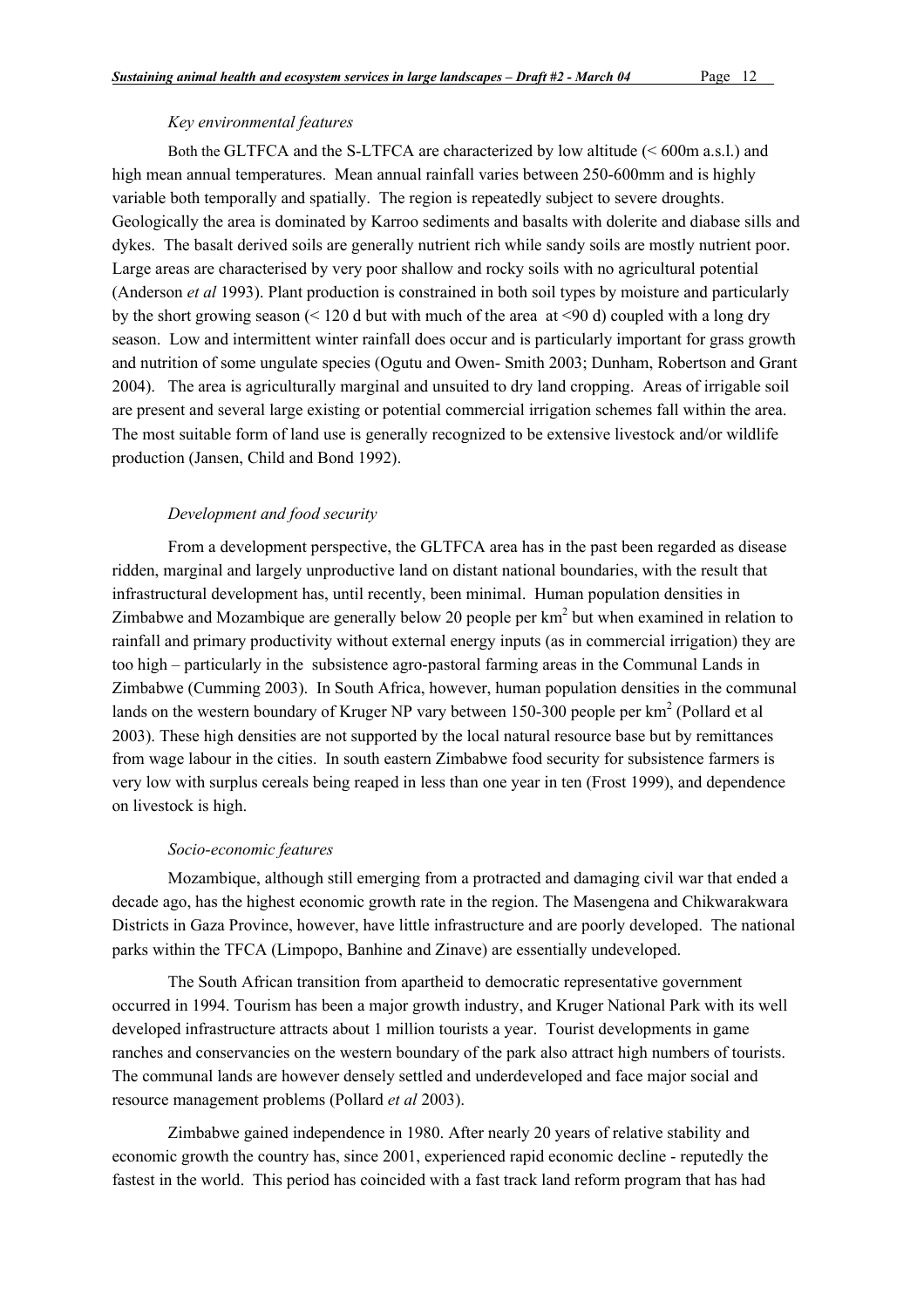major impacts on the viability of the commercial farming and wildlife-based tourism sectors in the south east Lowveld of Zimbabwe. The Gonarezhou National Park is largely undeveloped as a tourist destination but adjacent conservancies still support some "low volume- high value" tourism.

#### *Wildlife policy and management*

Broad policy guidelines, in keeping with the SADC Wildlife Protocols, are in place for the GLTFP but not for the TFCA<sup>7</sup>. The Joint Management Committee for the TFNP has drafted a management plan but this has yet to be finalized and ratified. The Joint Management Board for the Great Limpopo Transfrontier National Park is advised on animal health and disease matters by a Veterinary Subcommittee of its Conservation Committee.

The major differences between the participating countries in technical capacity and resources in the fields of conservation and veterinary services presents a major challenge in the development of the TFNP and the TFCA, and this factor will need to be considered in the development and implementation of this project.

#### *Animal health policies*

There does not appear to be an existing formal policy on animal health and disease control for the GLTFCA or for any of the other TFCAs being developed. This perhaps makes the *AHEAD*-GLTFCA initiative that much more important and exciting as a potential model.

# 6. Programme coordination, participants and budgets

At the outset it will be important to establish clear lines of communication between the project and its various research components and the veterinary, community health and rural development authorities in each country. It will also be important to alert them at an early stage of plans to develop this proposal and to secure their support. This might best be accomplished by members of the working group meeting with senior officials in the relevant agencies within each country to outline and seek comment on the concept. At an early stage the Veterinary Sub-Committee of the GLTNP Joint Management Board needs to be informed – perhaps through members of the *AHEAD*-GLTFCA Working Group who are members of the Veterinary Sub-Committee.

For an inter-disciplinary and multi-agency initiative such as this, mechanisms for effective coordination and communication amongst all stakeholders will need to be carefully designed and planned – and adequately resourced. The programme will need an "institutional home" and the formal establishment of a consortium comprising a core group of agencies who will be responsible for raising and managing funds and generally managing the programme.

The following is a preliminary list of organizations and groups that could potentially be involved and participate, even if only peripherally, in the program.

1. Veterinary departments of Mozambique, South Africa and Zimbabwe

<sup>-&</sup>lt;br>7  $\frac{1}{2}$  Note that GLTFNP refers to the Transfrontier National Park that comprises Kruger, Limpopo and Gonarezhou National Parks and the Sengwe Corridor (that has still to be established) to link Kruger and Gonarezhou. The TFCA refers to the much larger complex of National Parks (including Banhine and Zinave), game reserves and conservancies on freehold land and the intervening communal farming lands on state land, etc.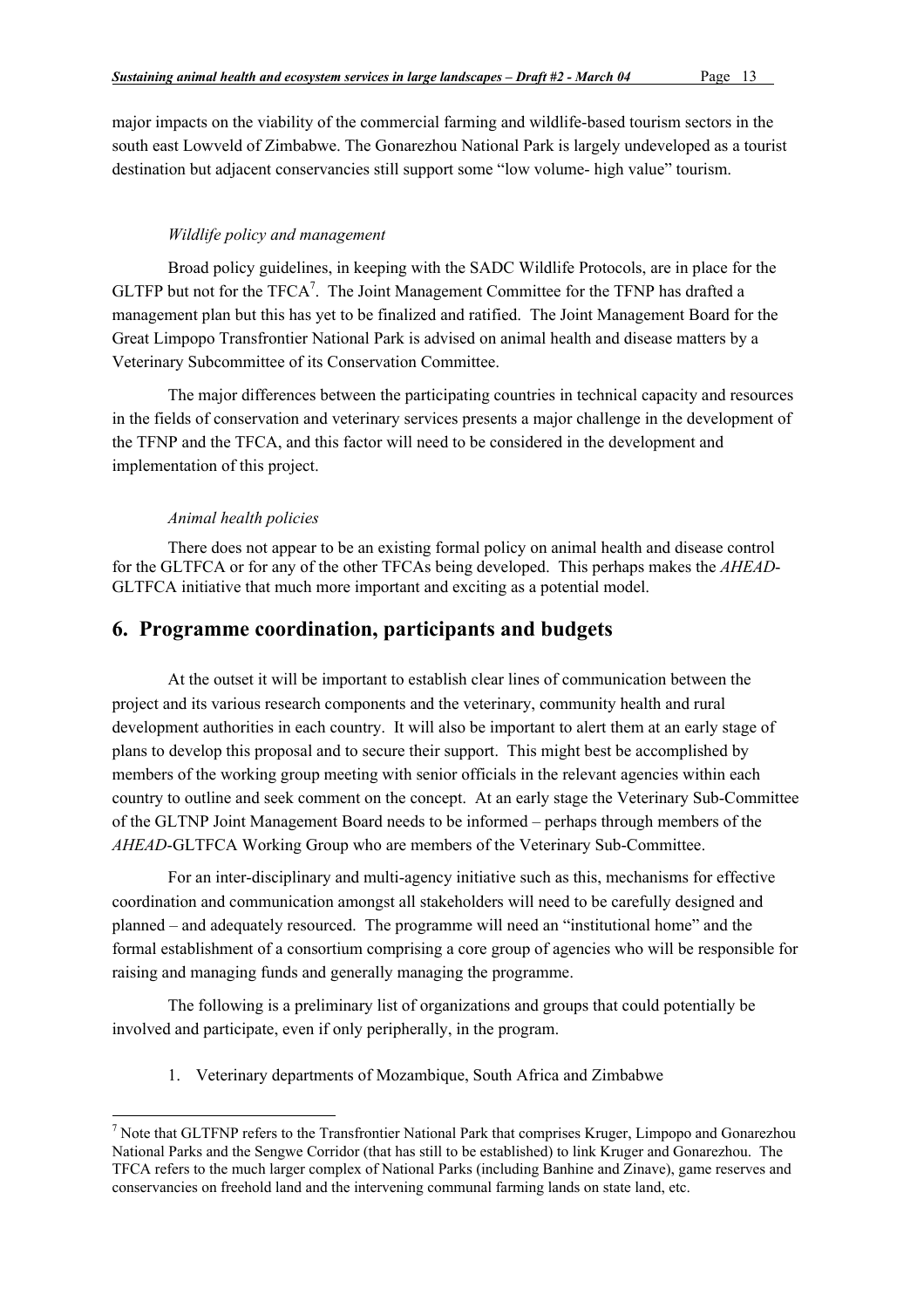- 2. The government wildlife conservation and research agencies, TFCA Committees, and national parks in the three countries involved.
- 3. The government agricultural/livestock extension agencies
- 4. The Universities of Pretoria (Centre for Wildlife Studies an inter-faculty body), Natal (Institute of Natural Resources), Zimbabwe (Centre for Applied Social Sciences, Institute of Environmental Studies, Tropical Resource Ecology Programme), University of Eduardo Mondlane veterinary faculty, and several university research groups from Europe and North America (e.g. University of California (Berkeley) Dept. of Environmental Science, Policy & Management, which is already working in Kruger).
- 5. NGOs, including the Wildlife Conservation Society (WCS), Peace Parks Foundation (PPF), CESVI- Cooperazione e Sviluppo, World Wide Fund for Nature – Southern Africa Regional Office (WWF-SARPO), African Wildlife Foundation (AWF), and Fauna Natureza um Perigo (FNP) in Mozambique.
- 6. Conservancies in South Africa and Zimbabwe
- 7. Public health authorities and health-related NGOs
- 8. Local government authorities in the districts that are part of the TFCA
- 9. Resource managers and farmers on the ground (i.e. on freehold and communal lands) within the TFCA.

#### **Budgets**

A detailed budget for the programme has yet to be developed. However, a start up phase building a common framework, establishing local and regional linkages, and tackling some of the more immediate disease surveillance and monitoring work in GLTFCA could be accomplished with a budget of between US\$ 0.75 and 1 million. A programme with all modules operating at a realistic level would probably require in the region of US \$12 million a year. However, many of the submodules could be funded separately and provided that essential core themes such as a unifying conceptual framework and a communications and outreach programme were in place, the project could still achieve the aims of a targeted and integrated applied research and development programme.

A multifaceted research and development programme of this nature with wide applicability and of high potential interest to policy makers at national and international levels will clearly require the formation of a consortium of appropriate implementing partners and supporting agencies. The formation of such a consortium, which would include development and implementing partners in both public and private sectors, is under active consideration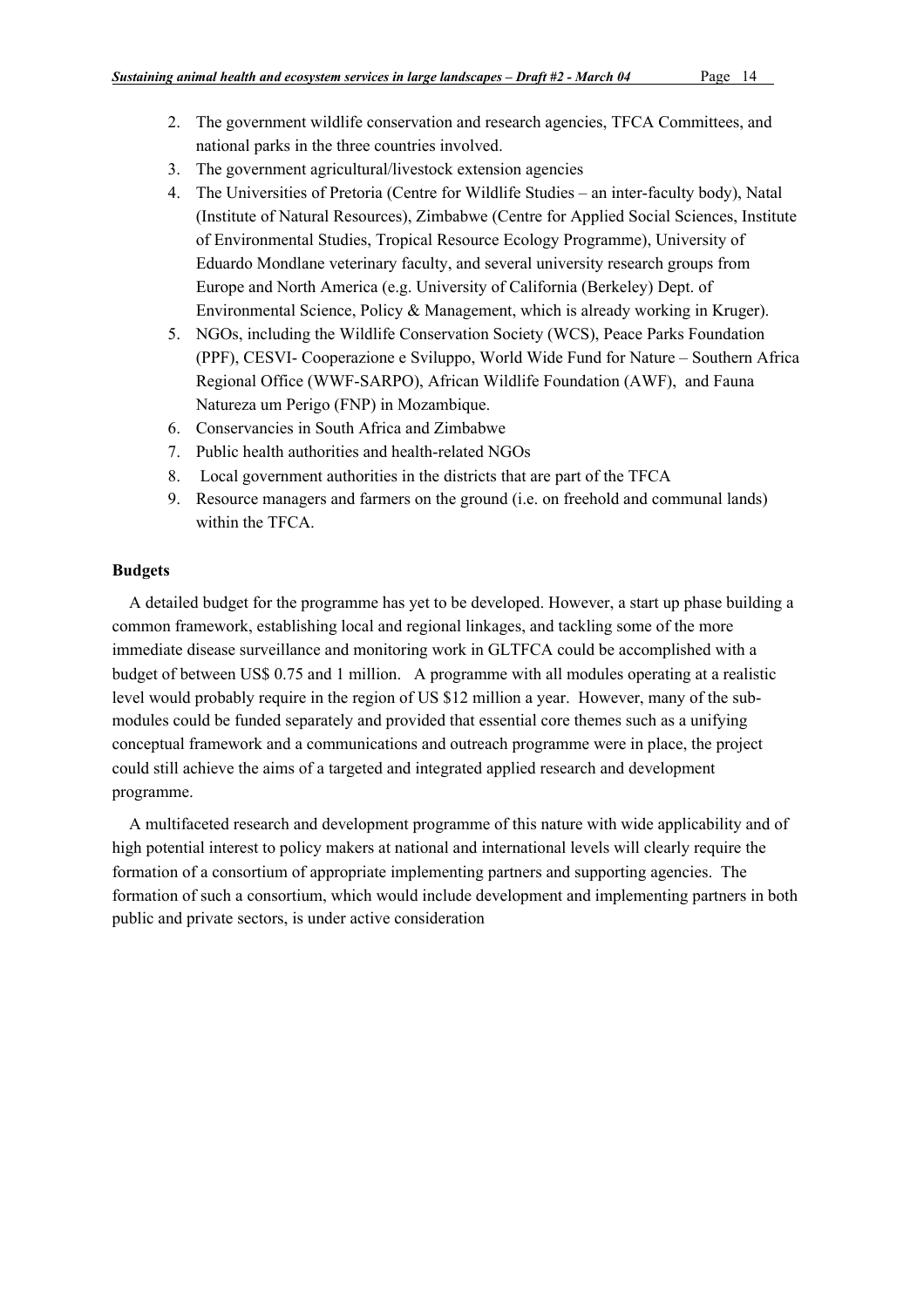# 7. References

Note: The following list includes both literature cited and literature consulted but not cited.

- Anderson, I. P., Brin, P. J., Moyo, M. & Nyamwanza, B. Physical resource inventory of the Communal Lands of Zimbabwe - an overview. 1993. Chatham, UK, Natural Resources Institute. NRI Bulletin .
- Bengis, R. G., Grant, R. & de Vos, V. (2003) Wildlife diseases and veterinary controls: a savanna ecosystem perspective. *The Kruger experience: ecology and management of savanna heterogeneity.* (eds J. T. du Toit, K. H. Rogers & H. C. Biggs), pp. 349-369. Island Press, Washington, D. C.
- Boots, M., Greenman, J., Ross, D., Norman, R., Hails, R. & Sait, S. (2003) The population dynamical implications of covert infections in host-microparasite interactions. *Journal of Animal Ecology*, 72, 1064-1072.
- Brown, M. J. F., Schmid-Hempel, R. & Schmid-Hempel, P. (2003) Strong context-dependent virulence in a host-parasite system: reconciling genetic evidence with theory. *Journal of Animal Ecology*, 72, 994- 1002.
- Caron, A., Cross, P. C. & du Toit, J. T. (2003) Ecological implications of bovine tuberculosis in African buffalo herds. *Ecological Applications*, 13, 1338-1345.
- Child, G. F. T. & Riney, T. (1987) Tsetse control hunting in Zimbabwe, 1919-1958. *Zambezia*, 14, 11-71.
- Condy, J. B. (1979) A history of foot and mouth disease in Rhodesia. *Rhodesian Veterinary Journal*, 10, 2-10.
- Cumming, D. H. M. (1982) A case history of the spread of rabies in an African country. *South African Journal of Science*, 78, 443-447.
- Cumming, D. H. M. (1999a) Living off 'biodiversity': whose land, whose resources and where? *Environment and Development Economics*, 4, 220-226.
- Cumming, D. H. M. (1999b) Study on the Development of Transboundary Natural Resource Management Areas in Southern Africa, Environmental Context: Natural Resources, Land Use, and Conservation. Biodiversity Support Program, Washington, DC, USA. (66 pp. + 44 Figs.).
- Cumming, D. H. M. (2004- in prep) Wildlife, Livestock and Food Security in the South-East Lowveld of Zimbabwe. *In: Proceedings of the Southern and East African Experts Panel on Designing Successful Conservation and Development Interventions at the Wildlife/Livestock Interface: Implications for Wildlife, Livestock, and Human Health.* In prep. IUCN Occasional Paper, *AHEAD* (*A*nimal *H*ealth for the *E*nvironment *A*nd *D*evelopment) Forum, IUCN Vth World Parks Congress, Durban, South Africa, September  $14<sup>th</sup>$  and  $15<sup>th</sup>$ , 2003
- Cumming, D. H. M. & Slotow, R. Managing wildlife: context and challenges in southern Africa. Paper presented at the VIIth International Rangeland Congress, Durban, July, 2003.
- Cunliffe, R. N. (1993) Land use in the South East Lowveld. *Gonarezhou National Park Management Planning Programme. Background Data Reports.* (ed B. Downie), Department National Parks & Wild Life Management, Harare.
- Dalgaard, T., Hutchings, N. J. & Porter, J. R. (2003) Agroecology, scaling and interdisciplinarity. *Agriculture, Ecosystems and Environment*, 100, 39-51.
- D'Amico-Hales, J., Osofsky, S. A., and D. H. M. Cumming. 2004- In press. "Wildlife Health in Africa: Implications for Conservation in the Decades Ahead," 5 pp. ms, in Burgess, N. D., J. D'Amico-Hales, E. Underwood, E. Dinerstein, D. Olson, I. Itoua, J. Schipper, T. Ricketts, and K. Newman (eds.) *The Terrestrial Ecoregions of Africa and Madagascar: A Conservation Assessment*. Island Press, Washington, D. C.
- de Garine-Wichatitsky, M., Fritz, H. & Ducornez, S. Habitat use as a factor influencing cattle tick burdens. Proceedings of the second international conference on tick-borne pathogens at the host-vector interface (THPI). 1995. in Press.
- De Leo, G. A. & Dobson, A. P. (1996) Allometry and simple epidemic models for microparasites. *Nature*, 379, 720-722.
- Deem, S. L., Karesh, W. B. & Weisman, W. (2001) Putting theory into practice: wildlife health in conservation. *Conservation Biology*, 15, 1224-1233.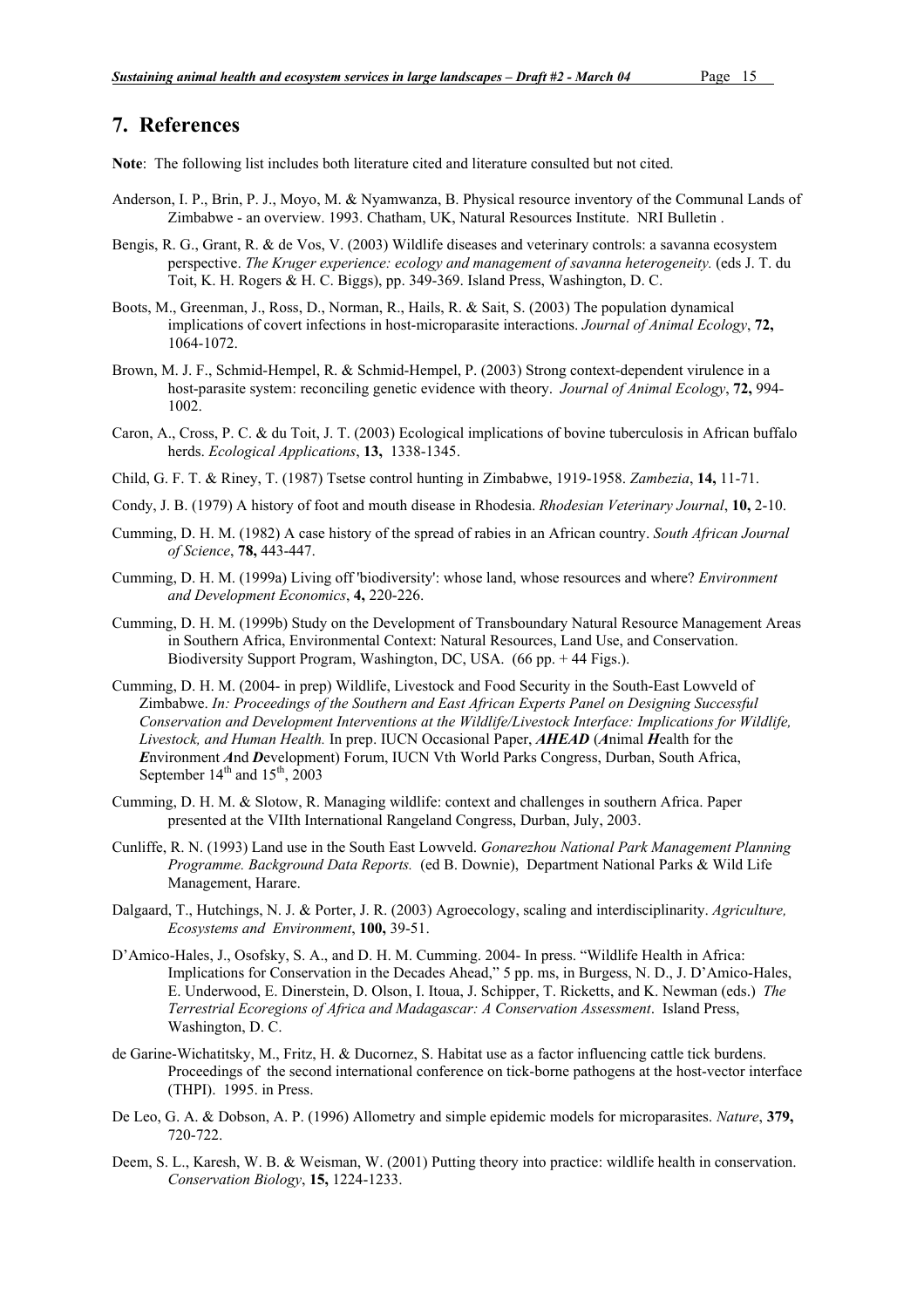- Dexter, N. (2003) Stochastic models of foot and mouth disease in feral pigs in Australian semi-arid rangelands. *Journal of Applied Ecology*, 40, 293-306.
- Du Toit, J. T. & Fritz, H. Size matters: body size, diversity and resource use efficiency in ungulate guilds. Paper presented at the VIIth International Rangeland Congress, Durban, July, 2003.
- du Toit, J. T., Rogers, K. H. & Biggs, H. C. (2003) The Kruger experience: ecology and management of savanna heterogeneity. Island Press, Washington, D.C.
- du Toit, J. T., Walker, B. H. & Campbell, B. M. (2004) Conserving tropical nature: current challenges for ecologists. *Trends in Ecology and Evolution*.
- du Toit, R. F. Large-Scale Wildlife Conservancies in Zimbabwe: Opportunities for Commercial Conservation of Endangered Species. van Hoven, W., Ebedes, H., and Conroy, A. Wildlife Ranching. A Celebration of Diversity. pp. 295-300. 1992. South African Game Organization, Pretoria.
- du Toit, R. F. The Ecological Management of Large Conservancies. Penzhorn, B. L. *The Future Role of Conservancies in Africa.* pp.31-36. 1994. Pretoria, Du Toit Game Services.
- Dunham, K. M., Robertson, E. F. & Grant, C. C. (2004) Rainfall and the decline of a rare antelope (*Damaliscus lunatus lunatus*), in Kruger National park, South Africa. *Biological Conservation*, 117, 83-94.
- Dunham, K. M., Robertson, E. F. & Swanepoel, C. M. (2003) Population decline of tsessebe antelope (*Damaliscus lunatus lunatus)* on a mixed cattle and wildlife ranch in Zimbabwe. *Biological Conservation*, 113, 111-124.
- Elliot, S. L., Adler, F. R. & Sabels, M. W. (2003) How virulent should a parasite be to its vector? *Ecology*, 84, 2568-2574.
- Foggin, C. M. & Taylor, R. D. (1996) Management and utilization of the African buffalo in Zimbabwe. In: *The African buffalo as a game ranch animal*. Pretoria, South Africa Veterinary Association, Onderstepoort.
- Frost, P. G. H. (1999) Environmental and socio-economic overview of the Communal Areas of Beitbridge and Chiredzi Districts. CESVI, Harare.
- Funtowicz, S. & Ravetz, J. R. (1993) Science for the post-normal age. *Futures*, 25, 739.
- Funtowicz, S. & Ravetz, J. R. (1994) Emergent complex systems. *Futures*, 26, 568.
- Gertenbach, W. P. D. (1983) Landscapes of the Kruger National Park. *Koedoe*, 26, 9-121.
- Getz, W. M., Fortmann, L., Cumming, D., du Toit, J. H., Hilty, J., Martin, R., Murphree, M., Owen-Smith, N., Starfield, A. M. & Westphal, M. I. (1999) Sustaining natural and human capital: villagers and scientists. *Science*, 283, 1855-1856.
- Griffin, J., Cumming, D. H. M., Metcalfe, S., t'Sas-Rolfes, M., Singh, J., Chonguica, E., Rowen, M. & Oglethorpe, J. (2000) Study on the Development of Transboundary Natural Resource Management Areas in Southern Africa. Biodiversity Support Program, Washington, DC, USA.
- Gunderson, L. H. & Holling, C. S. (2002) Panarchy: understanding transformations in human and natural systems. Island Press, Washington, D. C.
- Hay, S. I., Cox, J., Rogers, D. J., Randolph, S. E., Shanks, D. G., Stern, D. I., Myers, M. & Snow, R. W. (2002) Climate change and the resurgence of malaria in the East African Highlands. *Nature*, 415, 905-909.
- Haydon, D. T., Laurenson, M. K. & Sillero-Zubiri, C. (2002) Integrating epidemiology into population viability analysis: managing risk posed by rabies and canine distemper to the Ethiopian wolf. *Conservation Biology*, 16, 1372-1385.
- Hill, K. A. (1994) Commercial wildlife ranching and the politics of land in Zimbabwe. *Politicians, Farmers and Ecologists (JAAS)*, 29, 227-247.
- Hill, K. A. (1996) Zimbabwe's wildlife utilization programs: Grassroots democracy or an extension of state power? *African Studies Review*, 39, 103-123.
- Holling C. S. & Meffe, G. K. (1996) Command and control and the pathology of natural resource management. *Conservation Biology*, 10, 328-337.
- Jansen, D. J., Child, B. & Bond, I. Cattle, Wildlife, both or neither: Results of a financial and economic survey of commercial ranches in southern Zimbabwe. 1992. WWF Project Paper.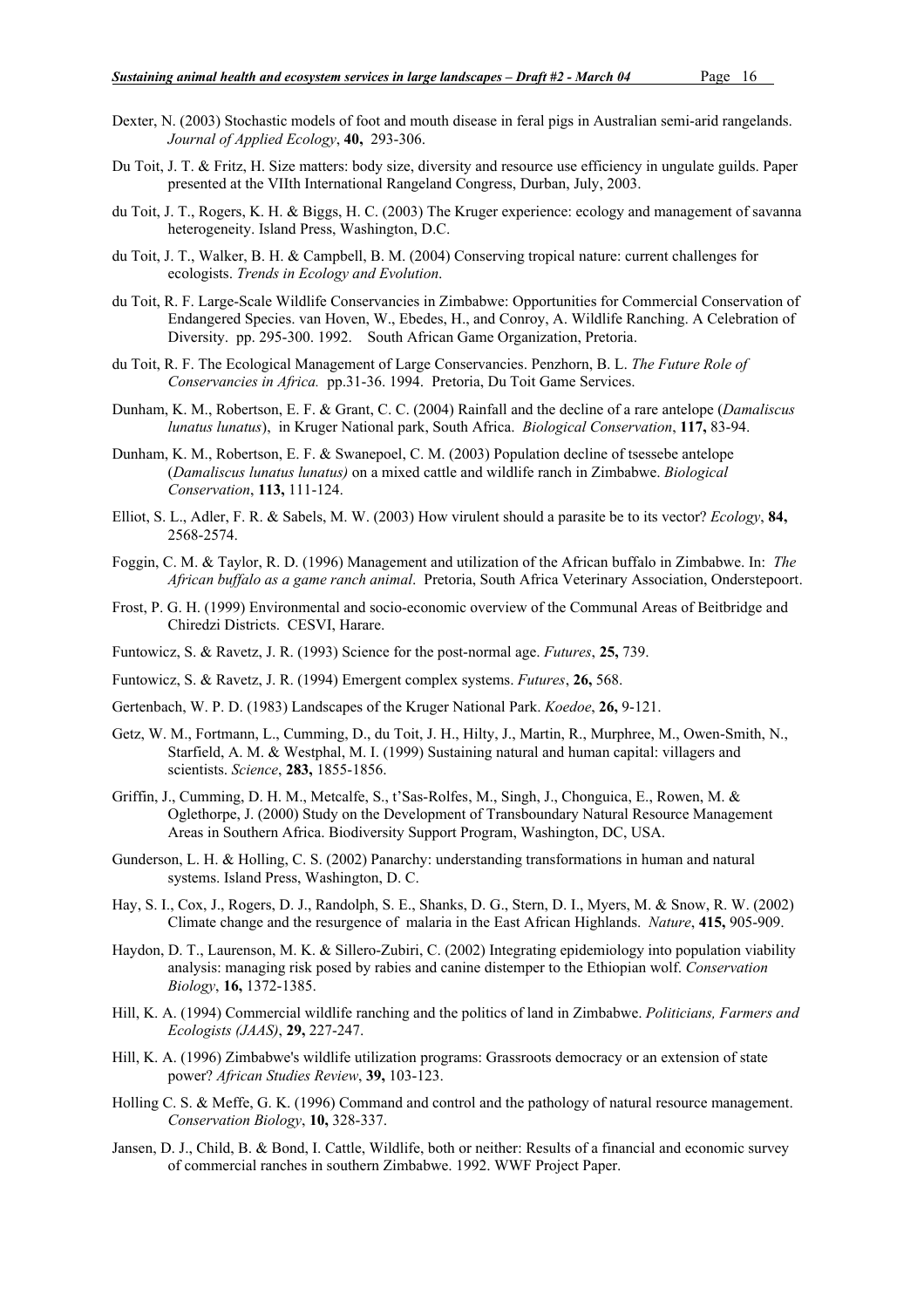- Jansen, D. J., Child, B. & Bond, I. Cattle, Wildlife, both or neither: Results of a financial and economic survey of commercial ranches in southern Zimbabwe. 1992. WWF Project Paper.
- Jessup, D. A. (2003) Good medicine for conservation biology: comments, corrections and conections. *Conservation Biology*, 17, 921-924.
- Karesh, W. B., Osofsky, S. A., Rocke, T. E. & Barrows, P. L. (2002) Joining forces to improve our world. *Conservation Biology*, 16, 1432-1434.
- Kelly, R. D. & Walker, B. H. (1976) The effect of different forms of land use on the ecology of a semi-arid region in southeastern Rhodesia. *Journal of Ecology*, 64, 555-582.
- Kristan, W. B. I. (2003) The role of habitat selection behaviour in population dynamics: source sink systems and ecological traps. *Oikos*, 103, 457-468.
- Kuhn, T. S. (1970) The structure of scientific revolutions. 2nd Edition. University of Chicago Press, Chicago.
- Lafferty, K. D. (2003) The crisis discipline of conservation medicine. *Conservation Biology*, 17, 1859-1860.
- Lafferty, K. D. & Gerber, L. R. (2002) Good medicine for conservation biology: the intersection of epidemiology and conservation theory. *Conservation Biology*, 16, 593-604.
- Lafferty, K. D. & Holt, R. D. (2003) How should environmental stress affect the population dynamics of disease? *Ecology Letters*, 6, 654-664.
- Laurenson, K., Sillero-Zubiri, C., Thompson, H., Shiferaw, F., Thirgood, S. & Malcolm, J. (1988) Disease as threat to endangered species: Ethiopian wolves, domestic dogs and canine pathogens. *Animal Conservation*, 1 , 273-280.
- Logiudice, K. (2003) Trophically transmitted parasites and the conservation of small populations: Racoon roundworm and the imperilled Allegheny woodrat. *Conservation Biology*, 17, 258-266.
- Loreau, M. & Holt, R. D. (2003) Meta-ecosystems: a theoretical framework for a spatial ecosystem ecology. *Ecology Letters*, 6, 673-679.
- Laurenson, M. K., Norman, R. A., Gilbert, L., Reid, H. W. & Hudson, P. J. (2003) Identifying disease reservoirs in complex systems: mountain hares as reservoirs of ticks and louping-ill virus, pathogens of red grouse. *Journal of Animal Ecology*, 72, 177-185.
- Manyanga, M., Pikirayi, I. & Ndoro, W. (2000) Coping with dryland environments: Preliminary results from Mapungubwe and Zimbabwe phase sites in the Mateke Hills, south-eastern Zimbabwe. *South Africa Archaeological Society Goodwin Series*, 8, 69-77.
- Murphree, M. W. (1995) The lesson from Mahenye: rural poverty, democracy and wildlife conservation. London, IIED, Wildlife and Development Series, no 1.
- Murray, D. L., Kapke, C. A., Everman, J. F. & Fuller, T. K. (1999) Infectious disease and the conservation of free-ranging large carnivores. *Animal Conservation*, 2, 241-254.
- Nicholls, A. O., Viljoen, P. C., Knight, M. H. & van Jaarsveld, A. S. (1996) Evaluating population persistence of censused and unmanaged herbivore populations from the Kruger National Park, South Africa. *Biological Conservation*, 76, 57-67.
- Norval, R. A. I.(No date) Tick control in relation to the epidemiology of theileriosis. Accessed in January 2004.
- Norval, R. A. I., Barrett, J. C., Perry, B. D. & Mukhebi, A. W. (1991) Economics, epidemiology and ecology: a multi-disciplinary approach to the planning and appraisal of tick and tick-borne disease control in southern Africa. *Tick vector biology, medical and veterinary aspects.* (eds B. Fivaz, T. Petney & I. Horak), Springer-Verlag, Heidelberg.
- Norval, R. A. I., Perry, B. D., Meltzer, M. I., Kruska, R. L. & Booth, T. H. (1994) Factor affecting the distribution of ticks *Amblyoma hebraeum* and *A. variegatum* in Zimbabwe: implications of reduced acaricide usage. *Experimental and Applied Acarology*, 18, 383-407.
- Ogutu, J. & Owen-Smith, R. N. (2003) ENSO, rainfall and temperature influences on extreme declines among savanna ungulates. *Ecology Letters*, 6, 412-419.
- Osofsky, S. A., Karesh, W. B. & Deem, S. L. (2000) Conservation medicine: a veterinary perspective. *Conservation Biology*, 14, 336-337.
- Ostfeld, R. S. & Holt, R. D. (2004) Are predotors good for your health? Evaluating evidence for top-down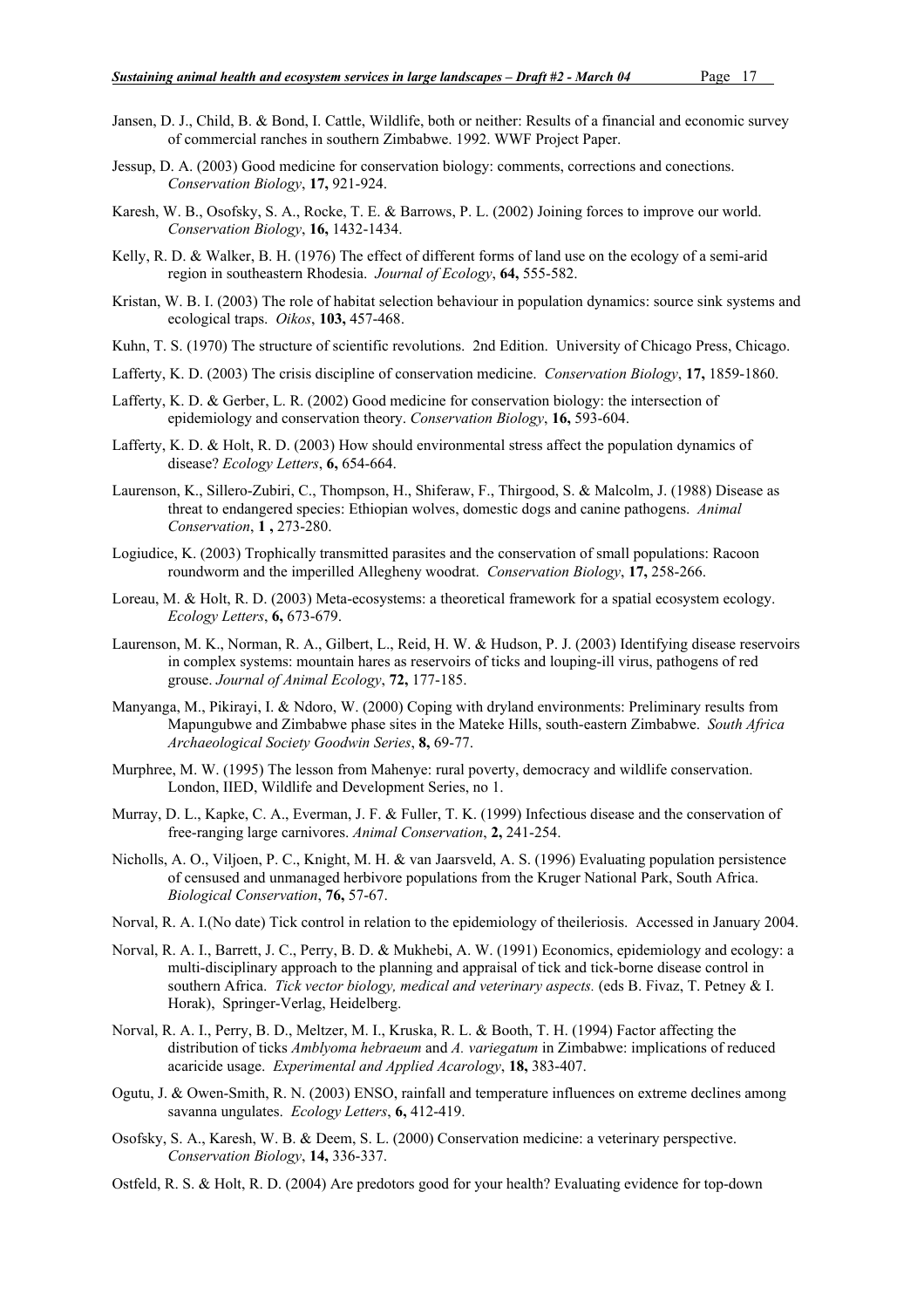regulation of zoonotic disease reservoirs. *Frontiers in Ecology and Environment*, 2, 13-20.

- Ostrom, E. & Janssen, M. A. (2002) Beliefs, multi-level governance, and development. Bloomington, Indiana. Draft. 8/28/02. Prepared for the 2002 Annual Meeting of the American Political Science Association, Boston Masschusetts, August 29 – September1, 2002. 39 pages.
- Packer, C., Holt, R. D., Hudson, P. J., Laferty, K. D. & Dobson, A. P. (2003) Keeping the herds healthy and alert: implications of predator control for infectious diseases. *Ecology Letters*, 6, 797-802.
- Pakenham, C. (1992) The scramble for Africa. Abacus, London.
- Peter, T. F., Perry, B. D., O'Callaghan, C. J., Medley, G. F., Shumba, W., Madzima, W., Burridge, M. J. & Mahan, S. M. (1998) The distribution of heartwater in the highveld of Zimbabwe. *Onderstepoort Journal of Veterinary Research*, 65, 177-187.
- Peterson, G. D., Cumming, G. S. & Carpenter, S. R. (2003) Scenario planning: a tool for conservation in an uncertain world. *Conservation Biology*, 17, 358-366.
- Phimister, I. R. (1978) Meat and monopolies: beef cattle in Southern Rhodesia, 1890-1938. *Journal African History,* 29, 391-414.
- Plug, I. (2000) Overview of Iron Age fauna from the Limpopo Valley. *South African Archaeological Society Goodwin Series*, 8, 117-126.
- Pollard, S., Shackleton, C. & Carruthers, J. (2003) Beyond the fence: people and the lowveld landscape. *The Kruger experience: ecology and management of savanna heterogeneity.* (eds J. T. du Toit, K. H. Rogers & H. C. Biggs), Island Press, Washington, D.C.
- Popper, K. (1959) The logic of scientific discovery. Hutchinson, New York.
- Randolph, S. E. (1997) Abiotic and biotic determinants of the seasonal dynamics of the tick *Rhipicephalus appendiculatus* in South Africa. *Medical and Veterinary Entomology,* 11, 25-37.
- Ravetz, J. R. (1999) What is post-normal science? *Futures*, 31, 647.
- Roberts, R. S. (1980) African cattle in pre-colonial Zimbabwe. *NADA*, 12, 84-93.
- Robertson, A. G. & Kluge, E. B. (1968) The use of insecticide in arresting an advance of *Glossina morsitans* Westwood in the South-East Lowveld of Rhodesia. *Proceedings and Transactions of the Rhodesia Scientific Association*, 53, 17-33.
- Robertson, A. G., Kluge, E. B., Kritzinger, D. A. and De Sousa, A. E. (1972) The use of residual insecticides in reclamation of the Rhodesia-Mozambique border region between the Sabi/Save and Limpopo rivers from *Glossina morsitans* Westwood. *Proceedings and Transactions of the Rhodesia Scientific Association,* 55 (1) 34-52.
- Rodgers, D. J. & Williams, B. G. (1994) Tsetse distribution in Africa: seeing the wood and the trees. *Larger scale ecology and conservation biology* (eds P. J. Edwards, R. May & N. R. Webb), pp. 247-271. Blackwell Scientific Publications, Oxford.
- Roth, H. H. (1966) Game utilization in Rhodesia in 1964. *Mammalia,* 30, 397-423 + tables 1-3.
- Singer, F. J., Zeigenfuss, L. C. & Spicer, L. (2001) Role of patch size, disease, and movement in rapid extinction of bighorn sheep. *Conservation Biology*, 15, 1347-1354.
- Smith, G. C. & Wilkinson, D. (2002) Modelling disease spread in a novel host: rabies in the European badger *Meles meles. Journal of Applied Ecology*, 39, 865-874.
- Starfield, A. M. & Bleloch, A. L. (1991) Building models for conservation and management. Burgess International Group, Edina, Minnesota.
- Thomson, G. R. (1999) Alternatives for controlling animal diseases resulting from teh interaction of between livestock and wildlife in southern Africa. *South African Journal of Science*, 95, 71-76.
- Tice, G. A., Bryson, N. B., Stewart, C. G., Du Plessis, B. & DeWaal, D. T. (1998) The absenceof clinical disease in cattle in communal grazing areas where farmers are changing from intensive dipping to one of endemic stability to tick-borne diseases. *Onderstepoort Journal of Veterinary Research*, 65, 169- 175.
- Viljoen, A. J. (1995) The influence of the 1991/92 drought on the woody vegetation of the Kruger National Park. *Koedoe*, 38, 85-97.